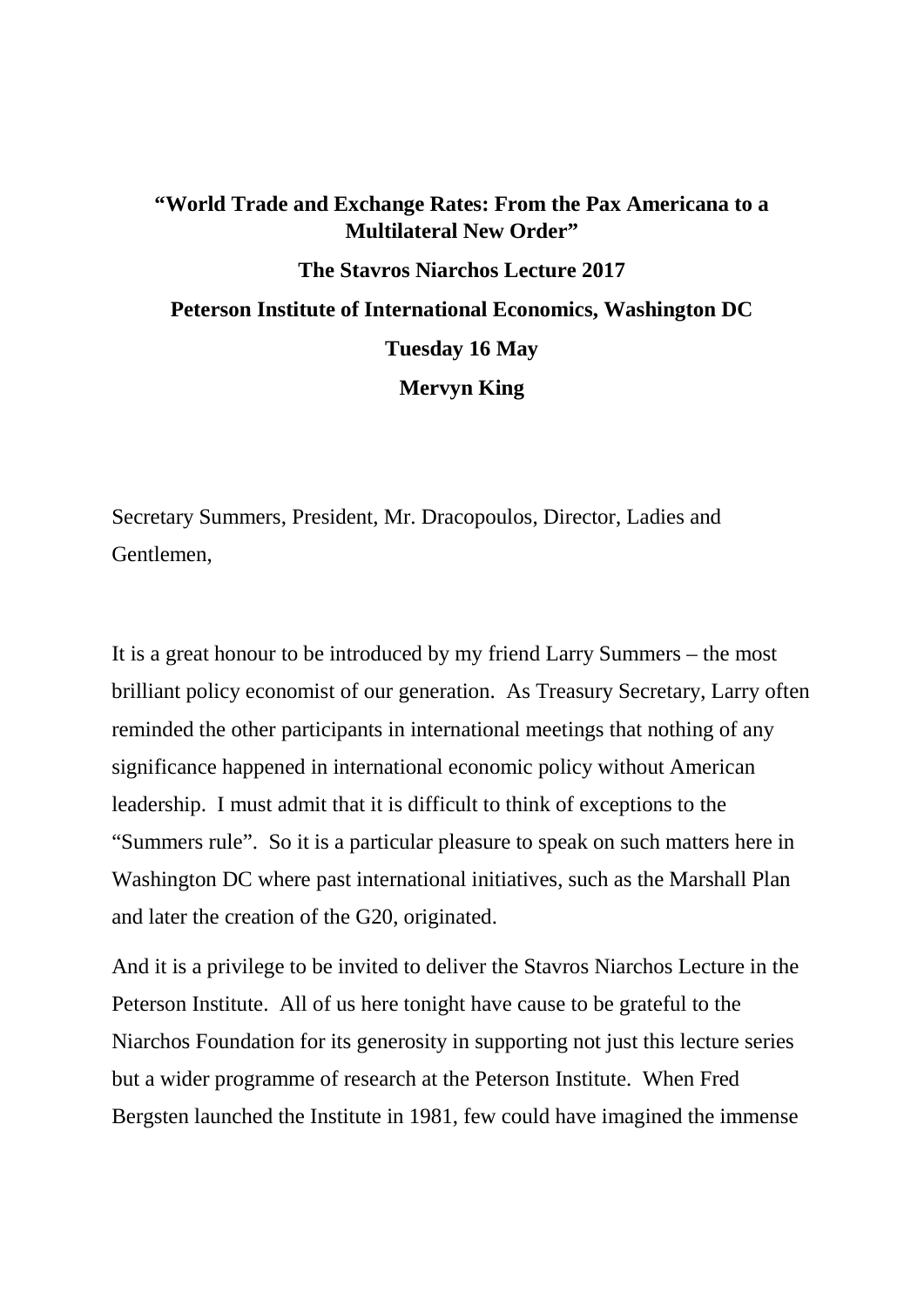contribution that it would make to economic policy over the following three decades. Fred, you should be immensely proud of your intellectual offspring.

Your successor, Adam Posen, is of course well known to me through his service as a member of the Bank of England's Monetary Policy Committee (MPC) from 2009 to 2012. Last week was the twentieth anniversary of independence of the Bank of England and the creation of the MPC. So tonight's lecture gives me an opportunity to thank Adam publicly for his contribution to monetary policy in Britain, and to remind you all that for his service he was made an Honorary Commander of the Most Excellent Order of the British Empire (CBE).

My talk this evening starts with another anniversary. One hundred years ago, on 6 April 1917, Congress declared war on Germany, and the United States entered the First World War. It was the start of a century during which America became the dominant global power, not just militarily but economically and financially as well. After half a century of conflict, the world emerged into the sunlight to enjoy a period of rapid economic growth underpinned by free trade under the American security umbrella, the *Pax Americana*. America first did not mean the rest of the world last. Free markets and open borders generated prosperity. But that very success contained the seeds of its own destruction. The rise of emerging market economies, and the continuing damage to the reputation and performance of the US economy from the financial crisis almost a decade ago, have diminished the importance of the industrialised world and created a backlash against the current system of international economic relations.

The inevitable transition from a regime of *Pax Americana* to a multipolar world brings us back, in some ways, to the situation before the First World War. Significant trade and financial links between the competing empires did not prevent their going to war. In 1909, the British author Norman Angell had published a book entitled *Europe's Optical Illusion* in which he argued that the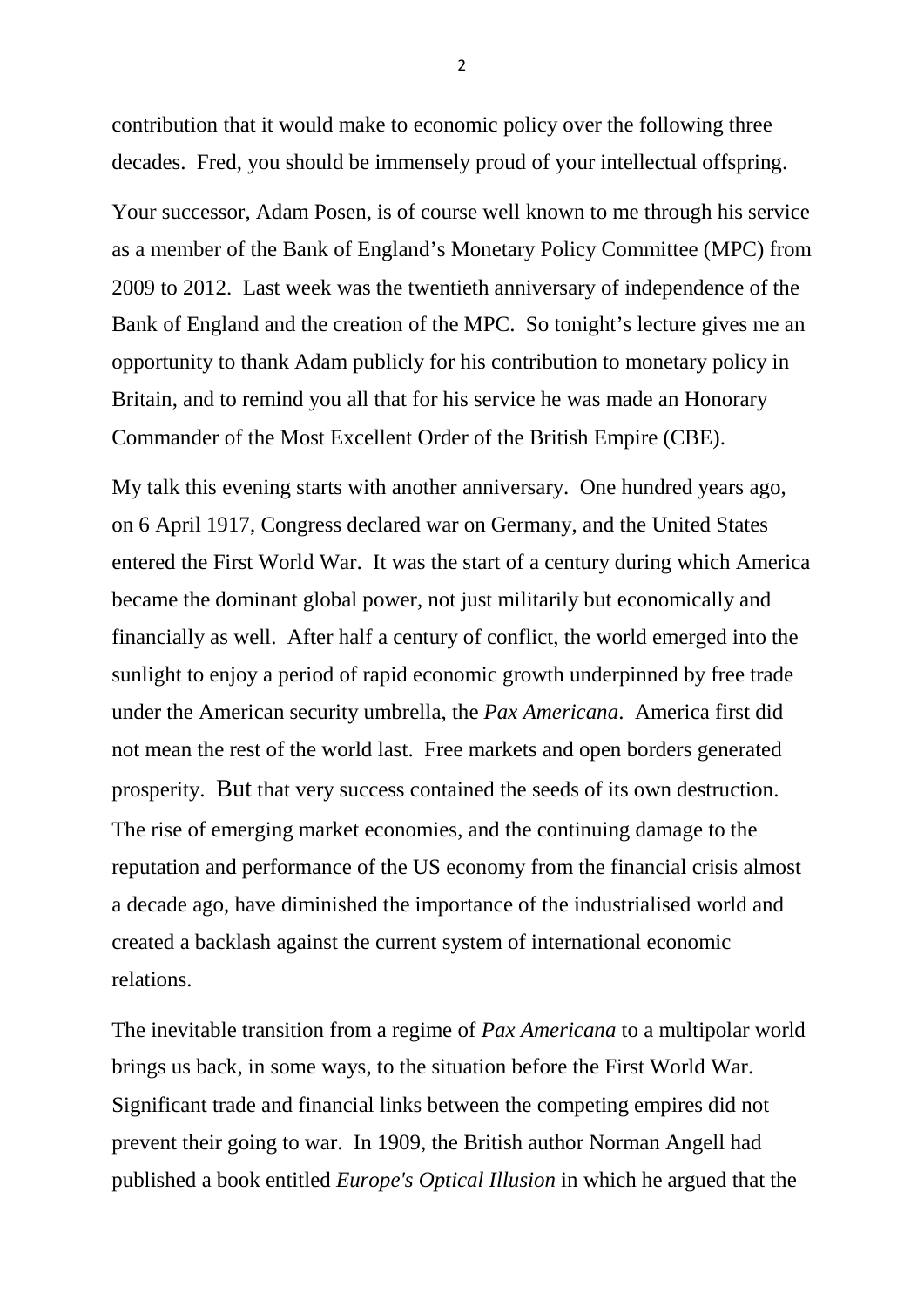great economic interdependence of the European empires meant that conflict would be irrational. Sadly, the illusion was his. Germany felt that others had sewn up the opportunities for colonial expansion, leaving her with little room to find her own colonies and access to natural resources. Angell's idea that a world court would be able to resolve such international conflicts might have been attractive to a hypothetical set of countries behind philosopher John Rawls' "veil of ignorance". But countries never are in that position; they know their current interests and act accordingly.

The problem of creating any sort of world governance in the economic arena is precisely the same. Countries are not waiting to discover how big or important they will be; they know already and pursue their national interests. The failure to appreciate this has bedevilled proposals for reform of the international economy and the international monetary system for decades.

A multipolar world is inherently more unstable than the world of *Pax Americana.* How best to manage this challenging, if not brave, new world? Do we need new rules of the game for trade and capital flows in a world in which American dominance will no longer be its prime feature? Two years from now, we will celebrate the 75<sup>th</sup> anniversary of the Bretton Woods conference to settle arrangements for international trade and finance after the Second World War. As Paul Volcker remarked a few weeks ago, "'Bretton Woods'" is not a particular institution – it is an ideal, a symbol, of the never-ending need for sovereign nations to work together to support open markets in goods, in services, and in finance".<sup>[1](#page-24-0)</sup> The Bretton Woods arrangements themselves proved only a short-term palliative to the problems of post-war reconstruction. Fixed exchange rates were possible only in a world of severe capital controls which crumbled as economic growth depended on private investment. After 1971, a new regime of floating exchange rates and domestic monetary policies based on a credible commitment to price stability became the late  $20<sup>th</sup>$ -century equivalent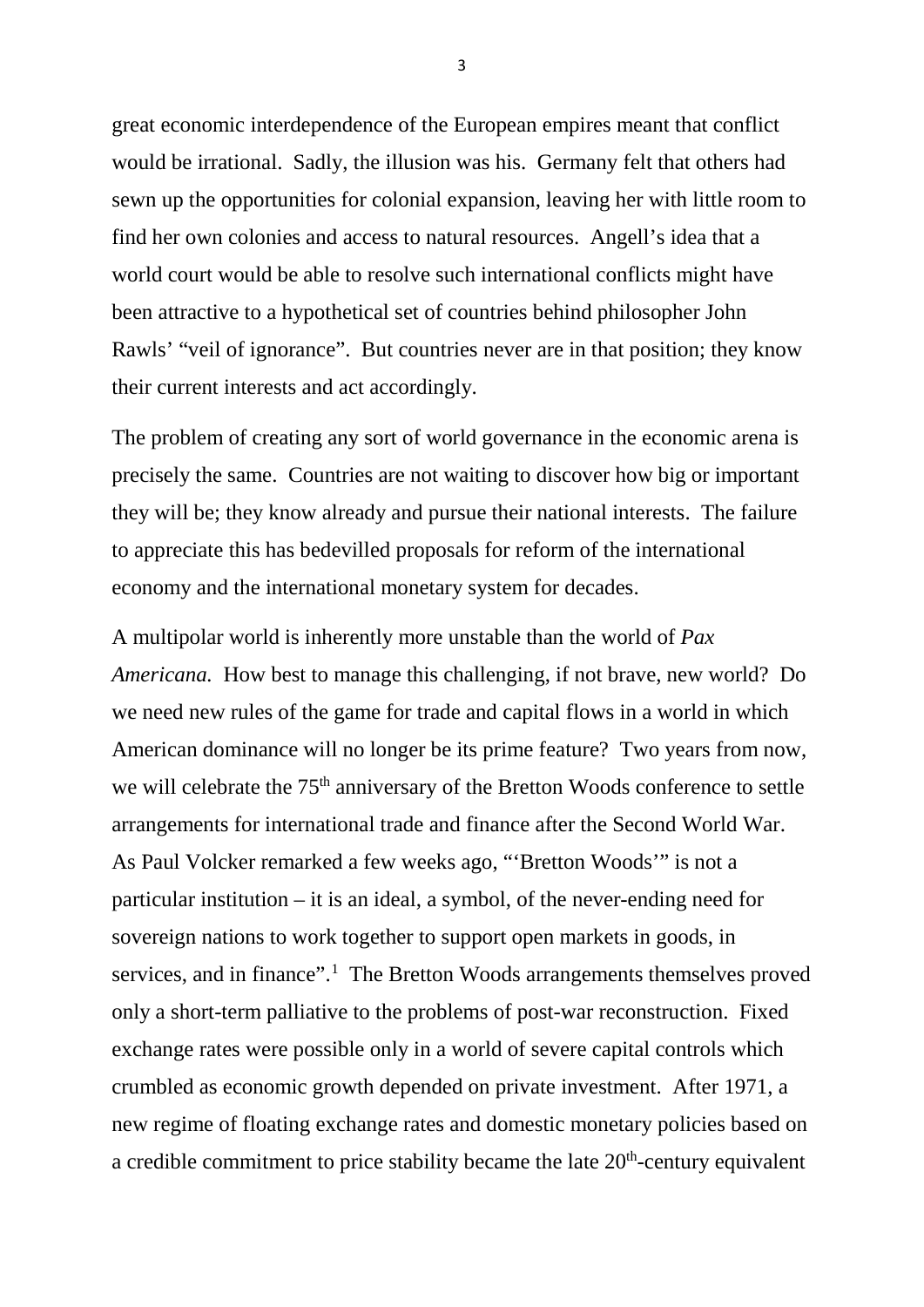of the late nineteenth century flexible gold standard. But in turn that regime faded as emerging market economies pursued export-led growth by pegging their exchange rates to the dollar, and the infamous current account imbalances reached record levels.

I will organise my remarks around **three** topics that are as relevant today as they were at Bretton Woods: **first**, current account imbalances and their relationship with trade and exchange rate policies; **second**, the financing of current-account deficits and the resulting build-up of indebtedness; **third**, the reforms that are needed to the rules of the game that govern international trade and finance.

### **1. Current Account Imbalances**

During and immediately after the financial crisis, current account imbalances shrunk as demand fell. Economists and policy-makers were focussed on preventing another Great Depression. With a modest recovery, there are signs that the imbalances are growing again. Current account imbalances are back in fashion – both in practice and in theory.

From 1945 until around 1980, restrictions on capital flows in the industrialised world meant that current account balances were small and financed largely by movements in official reserves. When a country's reserves were almost exhausted, it resorted to borrowing from the IMF, as the UK did in 1976. But since then the freeing up of capital movements has meant that in the industrialised world current account surpluses and deficits are the counterpart to swings in capital flows. And those flows are sensitive to expectations about future exchange rate policies. A crisis of confidence in the sustainability of the exchange rate regime can produce a sudden reversal of capital flows and either the abandonment of the regime or a sharp change in the current account, often necessitating a large fall in domestic demand. In many of these crises, whether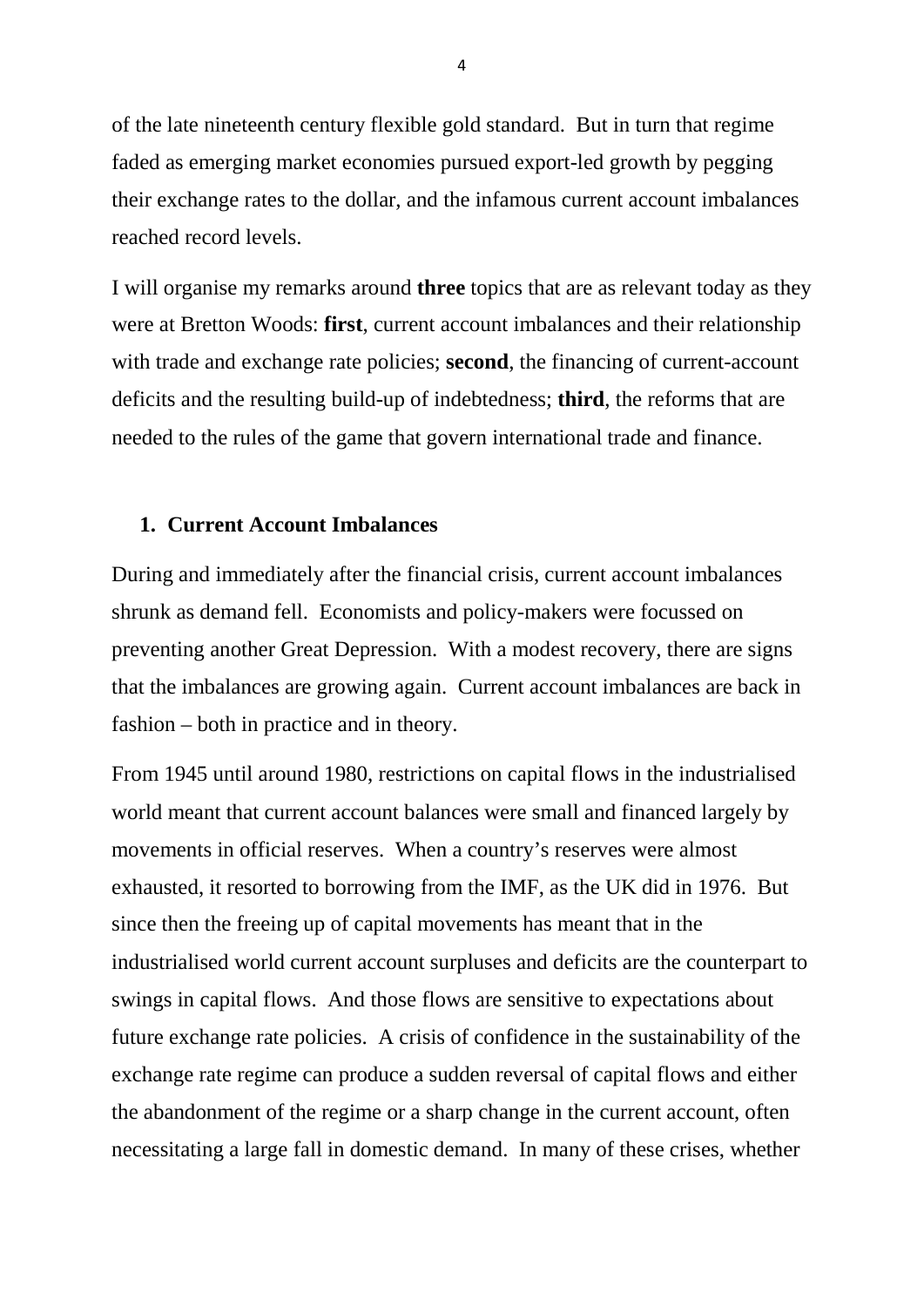in Latin America, Asia, or, more recently, Europe, the IMF has stepped in to provide temporary financing to support adjustment to a sustainable path. But the largest imbalances have resulted from a sustained attempt to fix exchange rates at levels that are inconsistent with an underlying intertemporal equilibrium. The two examples that matter for the rest of the world are China and the European Monetary Union.

In January 1994, China pegged its currency against the dollar, after a devaluation of no less than 50%. In 2005, China moved to a crawling peg against the dollar, and in 2015 its currency was pegged against a basket of currencies which itself was enlarged in December last year. Although in recent months China has been intervening to support its currency in the wake of potential capital outflows, and in so doing has reinstated some of the capital controls eased earlier, the peg against a basket of currencies has meant it has depreciated further against the US dollar. China has had a large current account surplus for much of the past twenty years. In 2007, that surplus was 9.9% of Chinese GDP. It has since fallen and last year the current account surplus was a mere 1.8% of GDP. The sheer magnitudes of China's export surplus, and its high savings, were enough to start the unprecedented fall in real interest rates which has continued for a quarter of a century. Central banks in those parts of the industrialised world with current account deficits made no attempt to resist this fall, and indeed exacerbated it to boost domestic demand so as to offset the drag on total demand from their trade deficit. No country is blameless, and there is little point in trying to apportion blame for the outcome of a general equilibrium.

In the league table of current-account surpluses, China has now been replaced in first position by Germany. Since the early days of monetary union, the German current account surplus has risen steadily and reached 8 ½% of GDP last year. During my time at the Bank of England, the European authorities would dismiss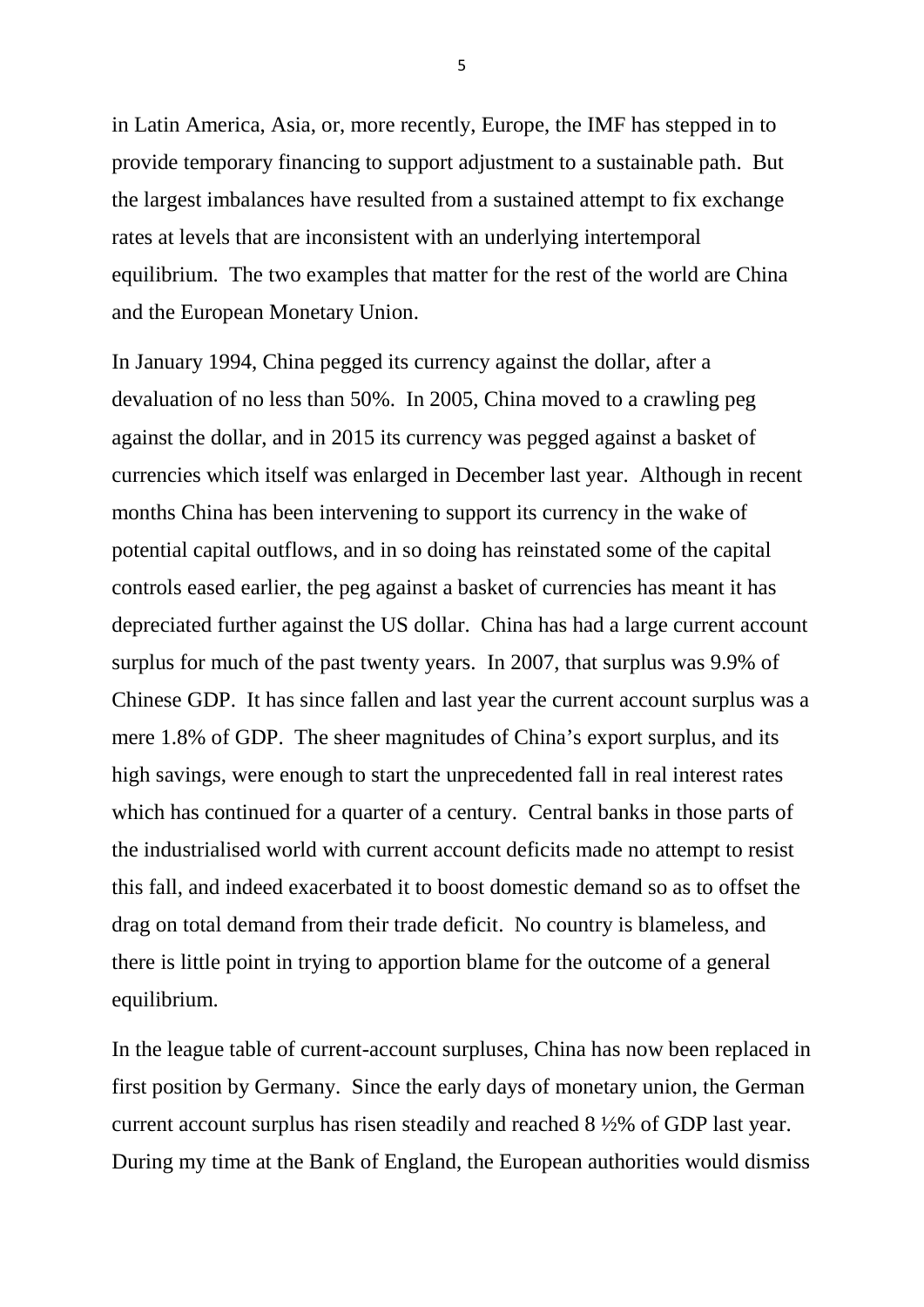concerns about the German surplus because the euro area as a whole was broadly in balance. No longer. For the past five years, the current account surplus of the euro area was a cumulative \$1.52 trillion, far exceeding that of China of \$1.1 trillion. Over the same period the cumulative US current account deficit was just over \$2 trillion.

Table 1 (computed from the IMF WEO Database for April 2017) shows the imbalances among the G20 countries in 2016. [2](#page-24-1) The euro area is assumed to be one country for this purpose. I have divided the countries into two groups – the high- and low-saving countries. They correspond to those with gross national saving ratios above or below 22  $\frac{1}{2}$  %. The highest saving ratio in 2016 was 46% in China and the lowest, I regret to say, was 12 ½ % in the United Kingdom, even lower than in Argentina. This dividing line corresponds closely to the division between surplus and deficit countries; the exceptions being India and Indonesia which have high saving ratios but small current account deficits, Saudi Arabia, which has been affected by low oil prices and Turkey, which has unique problems. Together the G20 had a combined current account surplus of \$58.2 billion with the rest of the world in 2016.

The surpluses are concentrated in four countries - the euro area, China, Japan and Korea. Taken together, their combined current account surplus in 2016 was \$886 billion, just over 3% of their GDP. The deficits were also concentrated in four countries – the United States, United Kingdom, Canada and Australia. Their combined deficits were \$680 billion, just under 3% of their GDP. It is a striking example of the difference between the two "groups of four": the Anglo-Saxon world, with its instinct of openness to trade and competitive financial markets, and Continental Europe and the Far East, with a more mercantilist outlook.

Do these current account imbalances matter? For some, the imbalances threaten jobs and prosperity. The new US Administration has set out its stall to reduce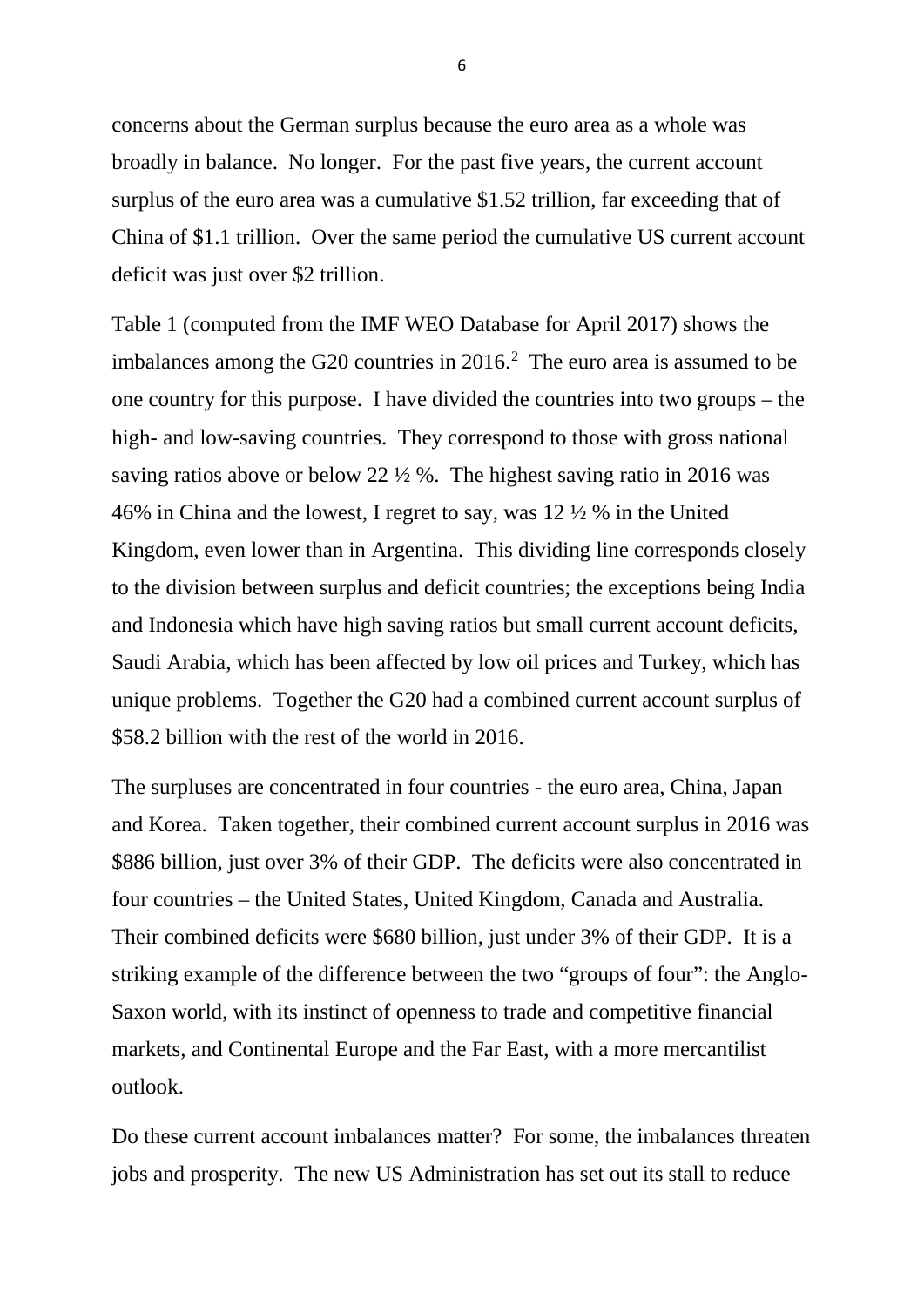the US trade deficit, even to the extent of embracing protectionism.<sup>[3](#page-24-2)</sup> For others, capital flows, and their arithmetic counterpart current account surpluses and deficits, are the reflection of individual decisions to save and invest in different parts of the world. Provided the public sector does not run excessive budget deficits, private sector decisions will lead to an efficient allocation of investment and capital flows. In this view, imbalances are benign, a view sometimes known as the Friedman-Lawson doctrine. [4](#page-24-3)

Can we reconcile these two positions? In his 2012 Ely Lecture, Maurice Obstfeld, now the Economic Counsellor at the IMF, gave three reasons for being concerned about current account imbalances.<sup>5</sup> First, the current account may be a symptom of underlying macroeconomic problems. Second, sudden reversals of capital flows induced by a concern about unsustainable deficits are costly in terms of a sharp reduction in domestic demand. Third, cumulative surpluses and deficits track the overall path of national indebtedness. In a sense these three all blend into one question: what is the distortion or market failure of which large current account imbalances are the symptom? After all, the Friedman-Lawson doctrine is the restatement of the efficiency property of a market economy. I want to suggest two reasons for the potential existence of a distortion of current and capital flows in the world economy.

The first is the distortion of real exchange rates when a country or bloc of countries fixes its exchange rate and is large relative to other countries. The Friedman-Lawson doctrine was given new life only a week or so ago when two of this country's elder economic statesmen, George Shultz and Martin Feldstein, wrote an op-ed in the *Washington Post* entitled "Everything you need to know about trade economics, in 70 words".<sup>[6](#page-24-5)</sup> It is worth reciting:

"If a country consumes more than it produces, it must import more than it exports. That's not a rip-off; that's arithmetic. If we manage to negotiate a reduction in the Chinese trade surplus with the United States, we will have an increased trade deficit with some other country. Federal deficit spending, a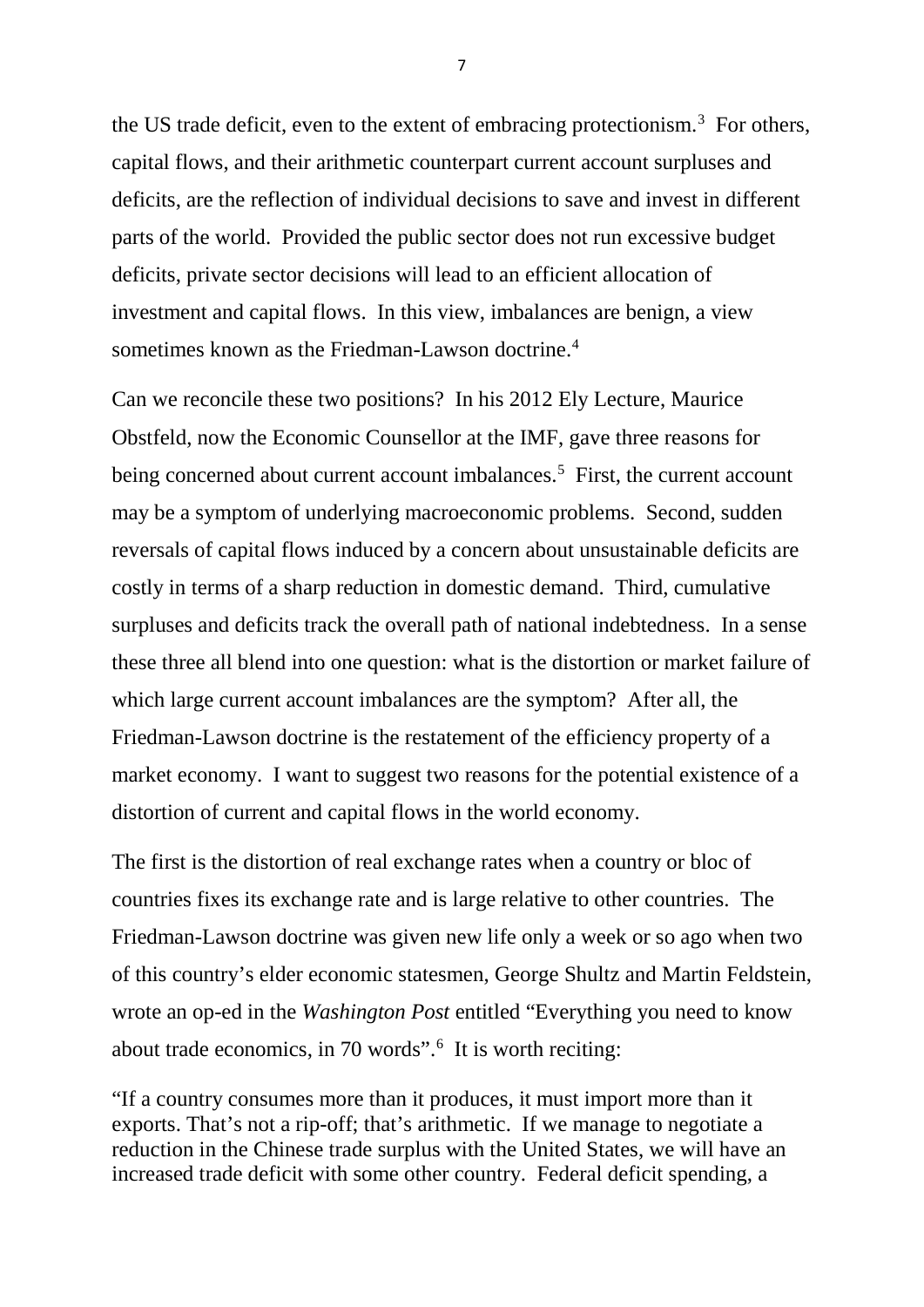massive and continuing act of dissaving, is the culprit. Control that spending and you will control trade deficits".

But we need to add ten more words "provided the dollar falls, stimulating domestic rather than overseas production". And I fear this is the nub of the problem. It takes two to make an exchange rate. And as the Trump administration would argue – if the others won't play ball, the dollar won't fall, and jobs will be lost in the US. Fixing nominal exchange rates has led, in a world of downward wage rigidities, to distorted real exchange rates.

In their new book, Fred Bergsten and Joe Gagnon use the phrase "currency manipulators", and define this behaviour in terms of foreign currency intervention. By this token, Norway is included in the list of currency manipulators and Germany is excluded. I prefer the term "currency distorters" because even if a country does not accumulate reserves through foreign exchange intervention it can, by creating an unsustainable set of fixed exchange or conversion rates, distort real exchange rates away from any conceivable notion of equilibrium. Monetary union in Europe has done precisely that, whereas Norway has sensibly created a sovereign wealth fund to invest overseas its oil and gas revenues to spread that newfound source of wealth over time.<sup>[7](#page-24-6)</sup> So in my terms, Norway is not distorting exchange rates whereas the monetary union is. It follows that IMF rules should be modified to allow for currency distortion rather than currency manipulation.

The second source of distortion may be less familiar. It stems from the weak discipline imposed by intertemporal budget constraints in a world of intrinsic or radical uncertainty. It is impossible to know with any degree of confidence what our future real incomes will be, and so intertemporal budget constraints are inevitably "fuzzy", in the phrase I used in my recent book.<sup>8</sup> No probability distribution captures the uncertainty facing households and businesses. Fuzzy constraints matter because when households can borrow and lend, the discipline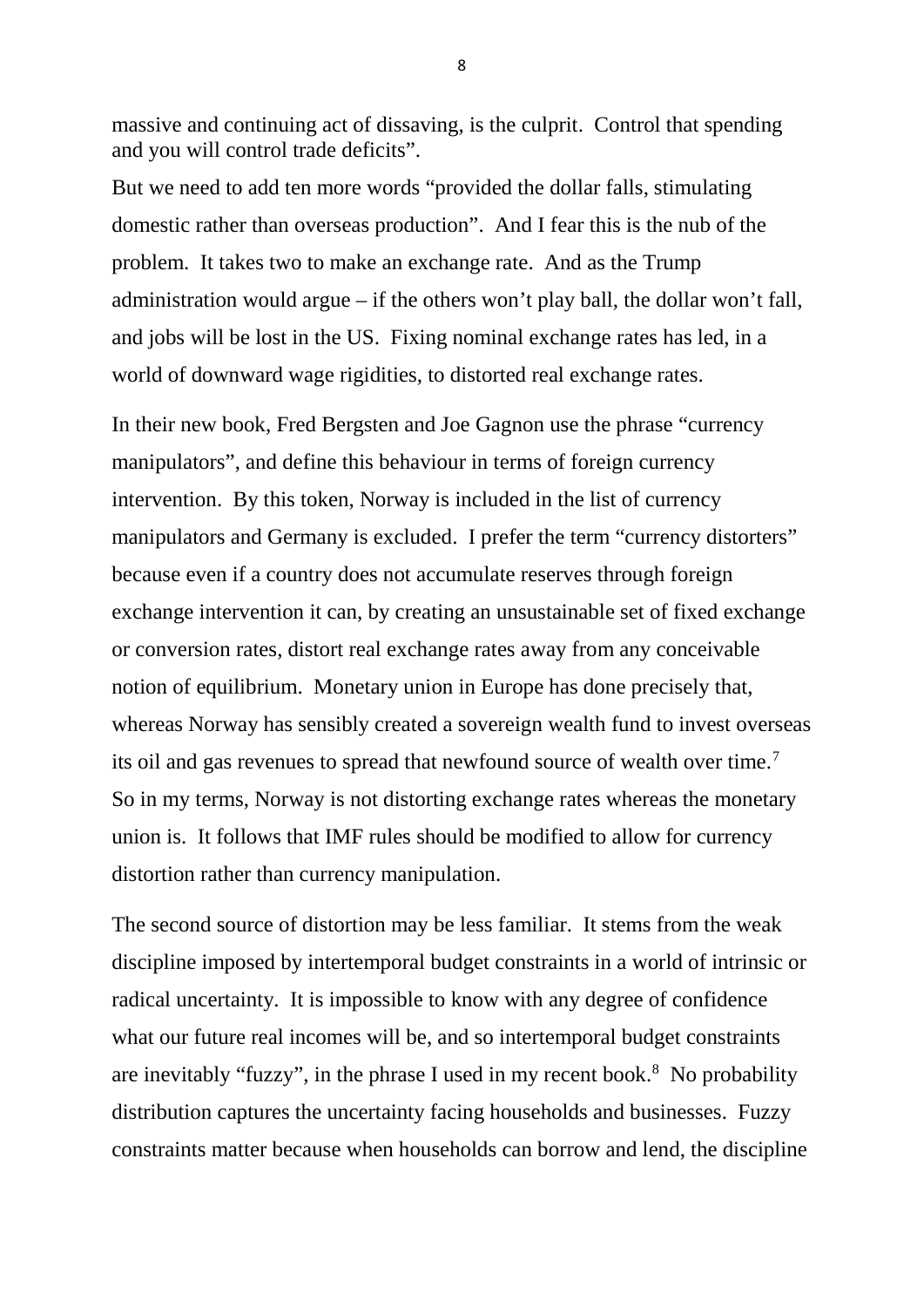implied by a lifetime budget constraint is extremely weak in the short term, and inadequate to constrain mistaken judgements about sustainable levels of spending. It is possible, therefore, for spending to deviate from its sustainable level for a long period. And the longer this state of affairs persists, the greater the ultimate correction will be, as we saw when the Great Moderation came to an end. And the correction produced a first-order loss of output and employment.

In the deficit countries, central banks went along with the fall in real interest rates which had started with the growth of high-saving countries. No central bank could easily have stood out against this, except at the price of a domestic downturn, with little impact on the global economy. This collective action problem produced a fall in real interest rates to a level incompatible with any plausible relationship with long-term growth rates or household intertemporal preferences. As a result, the allocation of resources – both investment and consumption – has been distorted. Investment in some sectors will have to be written off, and consumption will have to grow along a different path than its pre-crisis trajectory. Although Keynesian policy stimulus was certainly necessary to prevent an even bigger downturn in 2008-09, it was and could not be a sufficient condition for a sustainable recovery. General demand stimulus will not resolve a distortion of spending patterns. Rather it leads to what Larry Summers has called "secular stagnation", not from the supply side but from the demand side. With the major deficit countries close to full employment, there is no Okun gap. But nor is the distortion of spending patterns merely a Harberger triangle; its effect in lowering the path of growth constitutes what we might call a "Summers gap" with first-order implications for output and welfare.

The interdependencies between countries can be illustrated by a simple 3 by 3 table which I call "Sudoku for economists". For the two blocs of countries I distinguished earlier, the high- and low-saving countries, Table 2 shows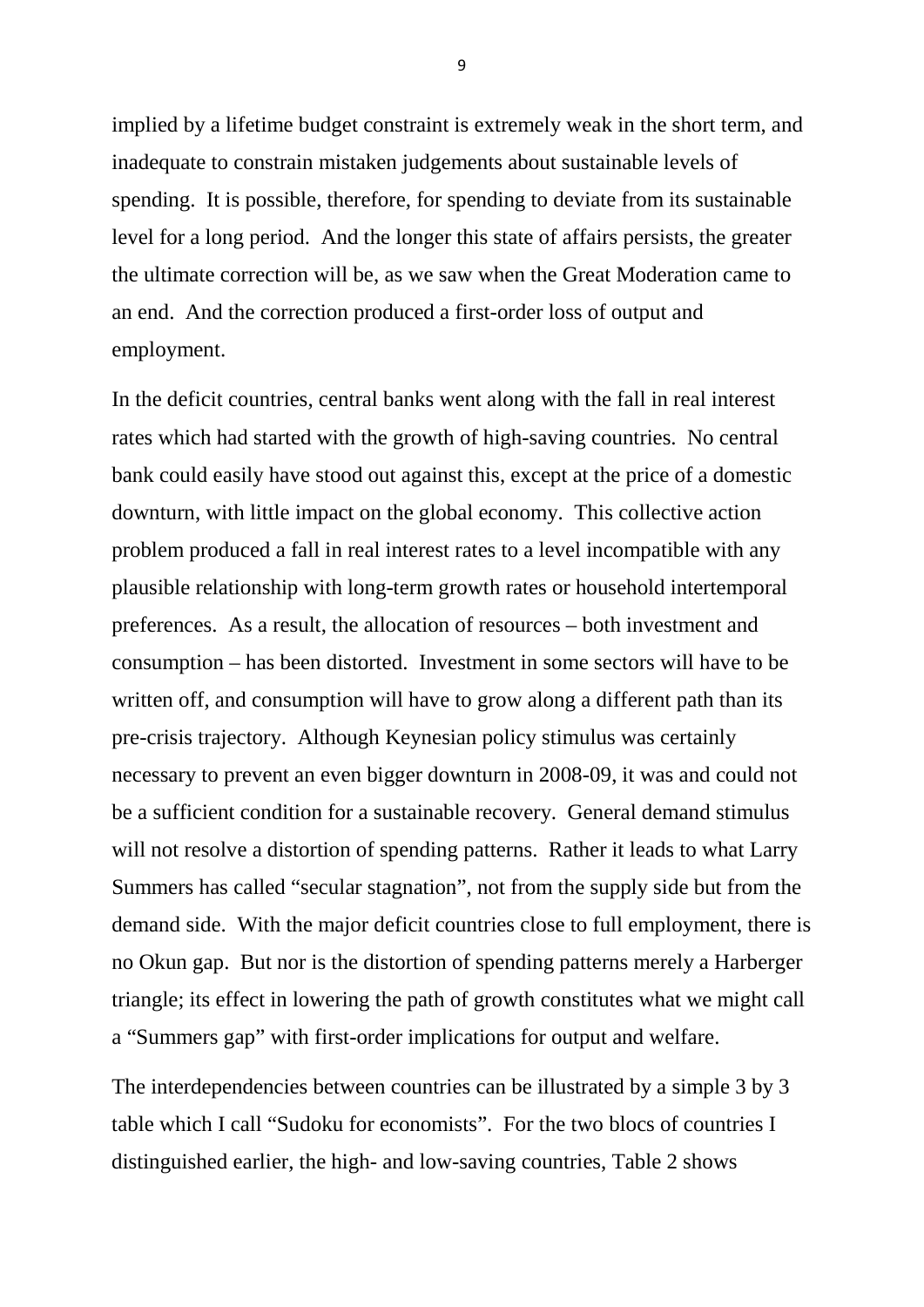domestic demand, the current balance and GDP in 2016. Total demand or GDP is the sum of domestic demand and net trade (for simplicity, I disregard the difference between the trade and current account surplus – as Bergsten and Gagnon point out in their new book the difference is small). I shall also ignore the rest of the world and divide the combined surplus of the G20 of \$58.2 billion equally between the two groups so that they are in balance overall.

Just as in a Sudoku puzzle, the nine numbers in the table cannot be chosen independently. Sudoku for economists is simpler than ordinary sudoku because the economic adding-up constraints mean that of the nine numbers in the table, only three can be chosen independently. So, for example, if both groups of countries want to achieve full employment levels of GDP, and the high-saving group targets a larger trade surplus, the low-saving group cannot target a reduction in its trade deficit. Either trade deficits must remain high, which is not likely to prove sustainable, or something else must give. That might involve a recession in the deficit countries, or an acceptance by the surplus countries that, one way or another, trade imbalances must be reduced. Sudoku for economists shows that countries cannot pursue for long incompatible economic policy frameworks.

Now for a little algebra. Imagine a world comprising two trading blocs of equal size, the high and the low savers. This is not such a bad approximation to the data shown in table 1. Table 3 shows the accounting identities relating GDP denoted by Y to domestic demand D and the excess of exports X over imports M. Imports are assumed to be a fixed proportion of total final demand and the two blocs have different import propensities,  $m_H$  and  $m_L$ , respectively. Recognising that the imports of one block are the exports of another, the equilibrium levels of domestic demand in terms of the levels of GDP in in the two blocs are shown in Table 3.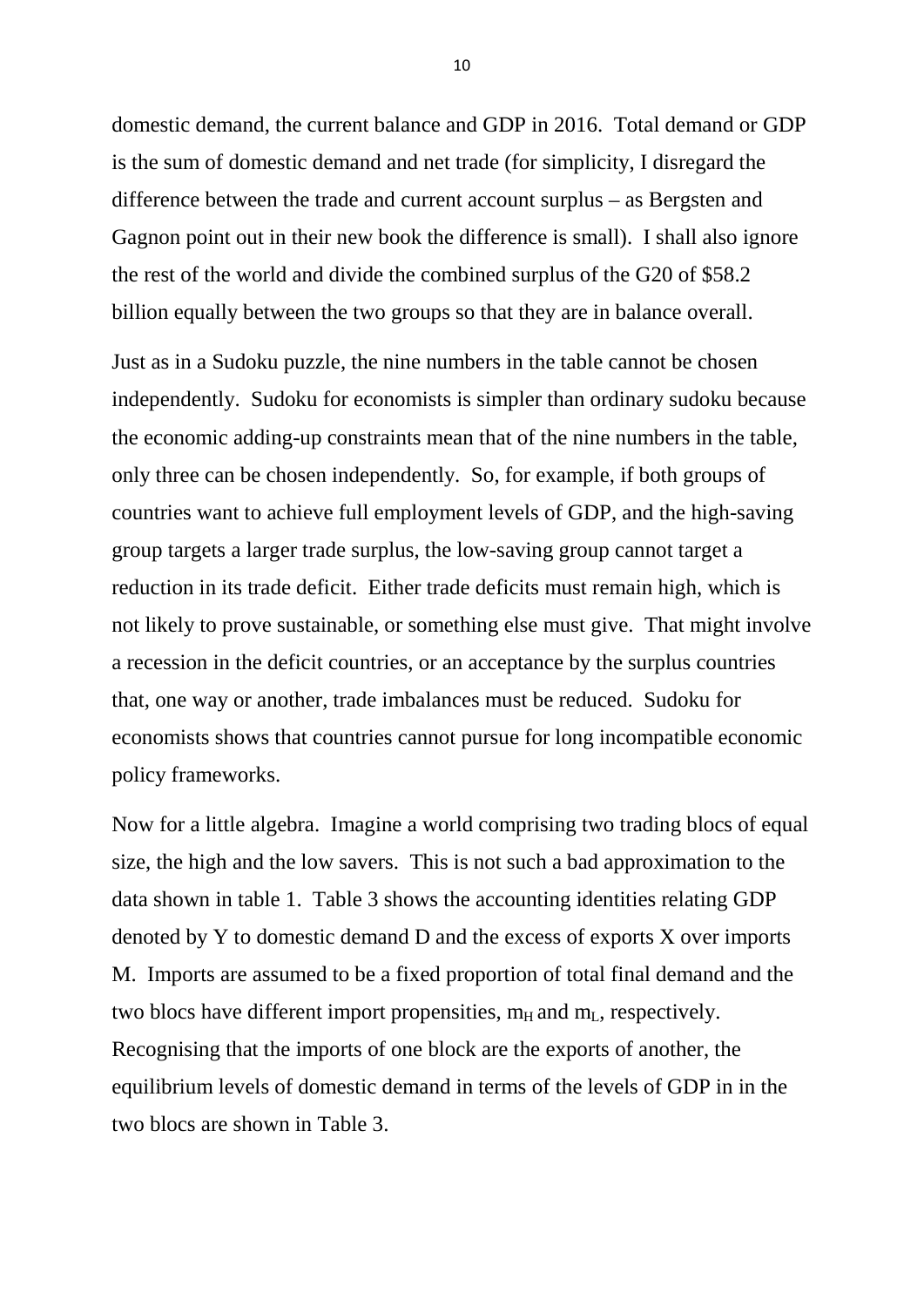I want to consider two cases. The first is where both countries are at full employment and have the same level of GDP,  $\bar{Y}$ . Table 4 shows the equilibrium full-employment levels of domestic demand. The difference between domestic demand and output corresponds to the current account surplus or deficit. Suppose the import propensities of the high-saving countries was 0.15 and that of the low-saving bloc was 0.175. Then the current account balance would be 3.6% of GDP. Again, this is not far off the numbers shown in Table 1.

But suppose that for some reason, the deficit countries could no longer borrow to finance an external deficit, and that therefore the current account balance must be zero in both blocs. And suppose that the exchange rate was fixed so that import propensities remained unchanged. What would happen to the levels of output and demand? Table 4 shows the relative levels of output in the two blocs. The low-saving bloc is forced to accept a reduction in both demand and output relative to the high-saving bloc. This illustrates the famous asymmetric obligations on surplus and deficit countries. If the high-saving bloc maintains full employment, then with the numerical values for the import propensities of 15% and 17.5% used earlier. Output in the low-saving bloc falls by almost 17%.

The answer to this conundrum is of course to allow exchange rates to move, changing the import propensities of countries in such a way as to allow full employment to be restored. The failure to allow exchange rates to adjust has exacted a large toll in terms of lost output and employment. And that is exactly what we have seen within the European Monetary Union over the past decade. Output has had to fall by enough to eliminate external deficits in the southern periphery countries. In Italy, GDP is barely higher than in 2000, and Greece has suffered an even larger fall in output than in my simple numerical example.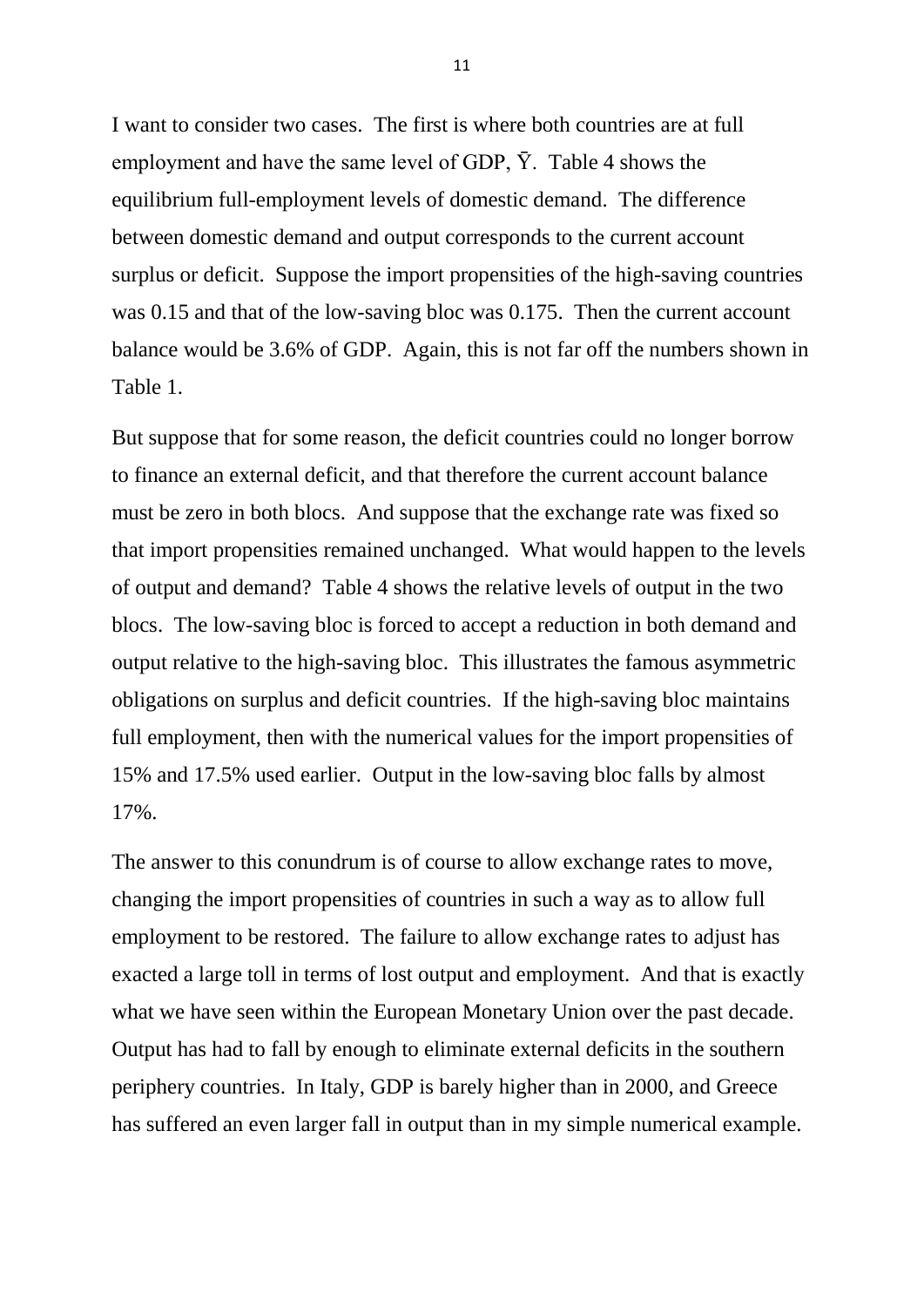Some commentators have argued that as a surplus country Germany should expand domestic demand by deploying expansionary fiscal policy. After all, it currently has a budget surplus. In the WEO of April this year, the IMF, for example, advised that, "In countries with fiscal space, such as Germany, fiscal policy should be geared toward bolstering productive capacity as well as demand. In turn, this would help reduce their current account surpluses, support intra-euro-area rebalancing, and generate positive demand spill-overs for others". But such a recommendation makes little sense. Germany is already at full employment. It does not need greater demand overall; it needs a higher real exchange rate to rebalance demand away from exports towards domestic spending. The problem in Germany is not that fiscal policy is too tight, but that it has a markedly undervalued real exchange rate.

The two sources of market failure suggest a flaw in the international monetary system. I shall proceed with caution down the path on which many have trod. At the Bretton Woods Conference, John Maynard Keynes identified the asymmetry of the obligations placed on surplus and deficit countries as the main source of the problem. Surplus countries could accumulate assets indefinitely but deficit countries could not go on borrowing without limit.

Keynes made little progress in persuading the American delegation, led by Harry Dexter White, of the need for a system of symmetric obligations. In his own Niarchos Lecture four years ago, Fred Bergsten stressed that "The single greatest flaw in the entire international financial architecture is its failure effectively to sanction surplus countries".<sup>[9](#page-24-8)</sup>

But there are two problems in trying to create a system of sanctions, or more fairly stated, an insurance scheme for countries trading under internationally agreed rules. The first is the difficulty of quantifying distortions in real exchange rates. The second is that insurance depends on the veil of ignorance – you cannot take out insurance once the accident has happened. The reasons for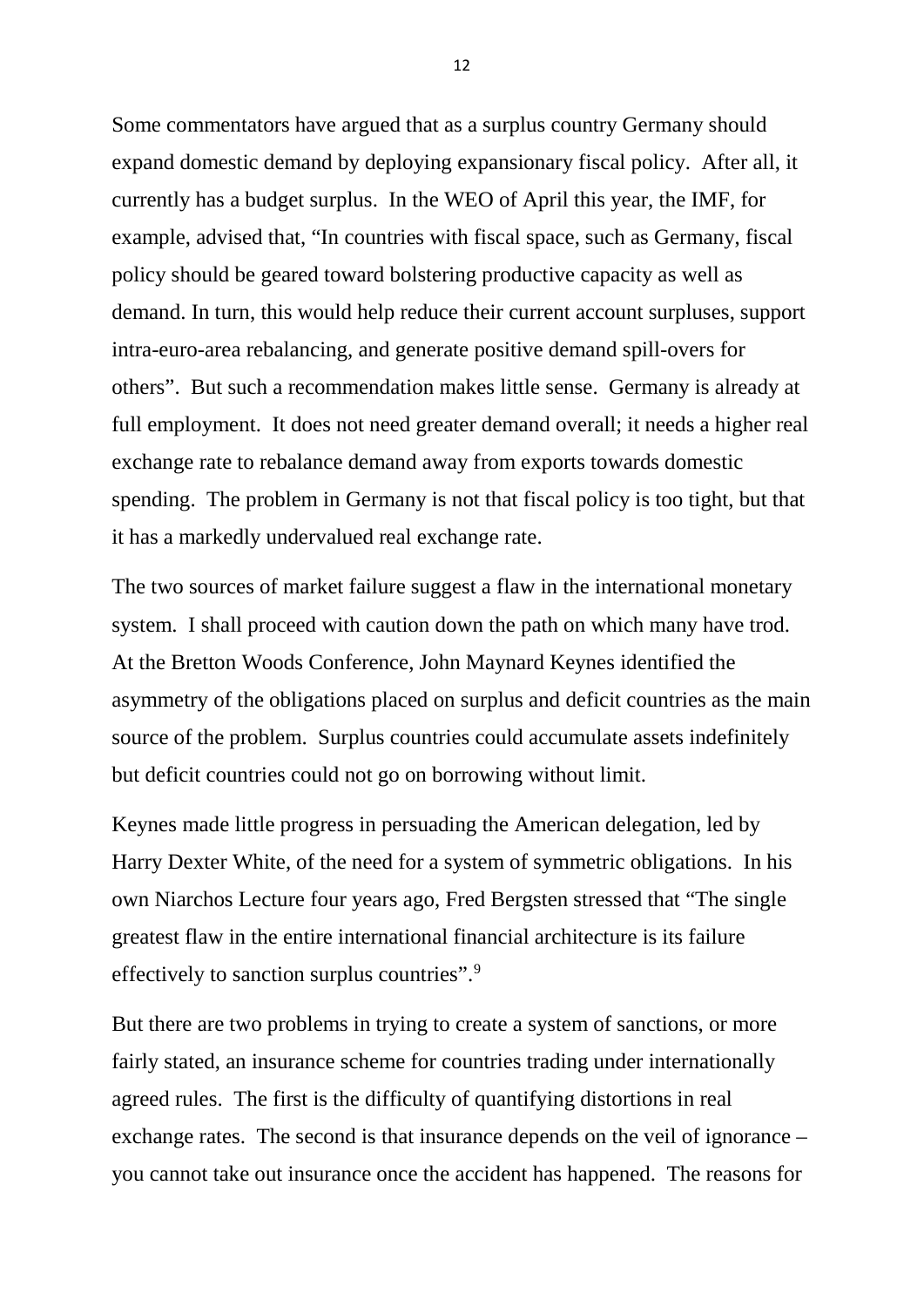Keynes's lack of success at Bretton Woods and the resistance of surplus countries today to any suggestion of sanctions are the same. The US then and surplus countries today are not operating behind the veil of ignorance. Harry Dexter White knew that he was in no need of insurance. And Keynes knew that he could not afford to buy it. It is the circumstances that are asymmetric, not the obligations. Harry Dexter White and Fred Bergsten were born fifty years apart.

### **2. The Financing of Imbalances and Indebtedness**

Cumulative deficits imply an increase in indebtedness. And we should be concerned about the level of debt in the world today. It is higher than before the financial crisis, and at the end of last year had reached, according to the Institute for International Finance, \$217 trillion or some 325% of world GDP. As Larry Summers remarked in his 2004 Niarchos Lecture, "There is surely something odd about the world's greatest power being the world's greatest debtor".

The retort from the advocates of the Friedman-Lawson doctrine is that "there's nothing wrong with being a debtor nation … If the debt has been accumulated to get assets".[10](#page-24-9) But President Trump is not the only one to look in vain for signs of significant accumulation of productive assets, whether public infrastructure or business plant and machinery. Extremely low real interest rates – yesterday the 10-year real rate on TIPS was 0.5% - have boosted asset prices and the debt required to finance higher asset values. When interest rates rise, asset prices will fall back relative to income levels. But debt burdens will remain unaltered. The next financial crisis may well start with a few uncoordinated defaults that lead to a wave of debt restructurings.

Time does not permit a proper examination of the **composition** of capital flows and national balance sheets. They reflect the gross flows of capital among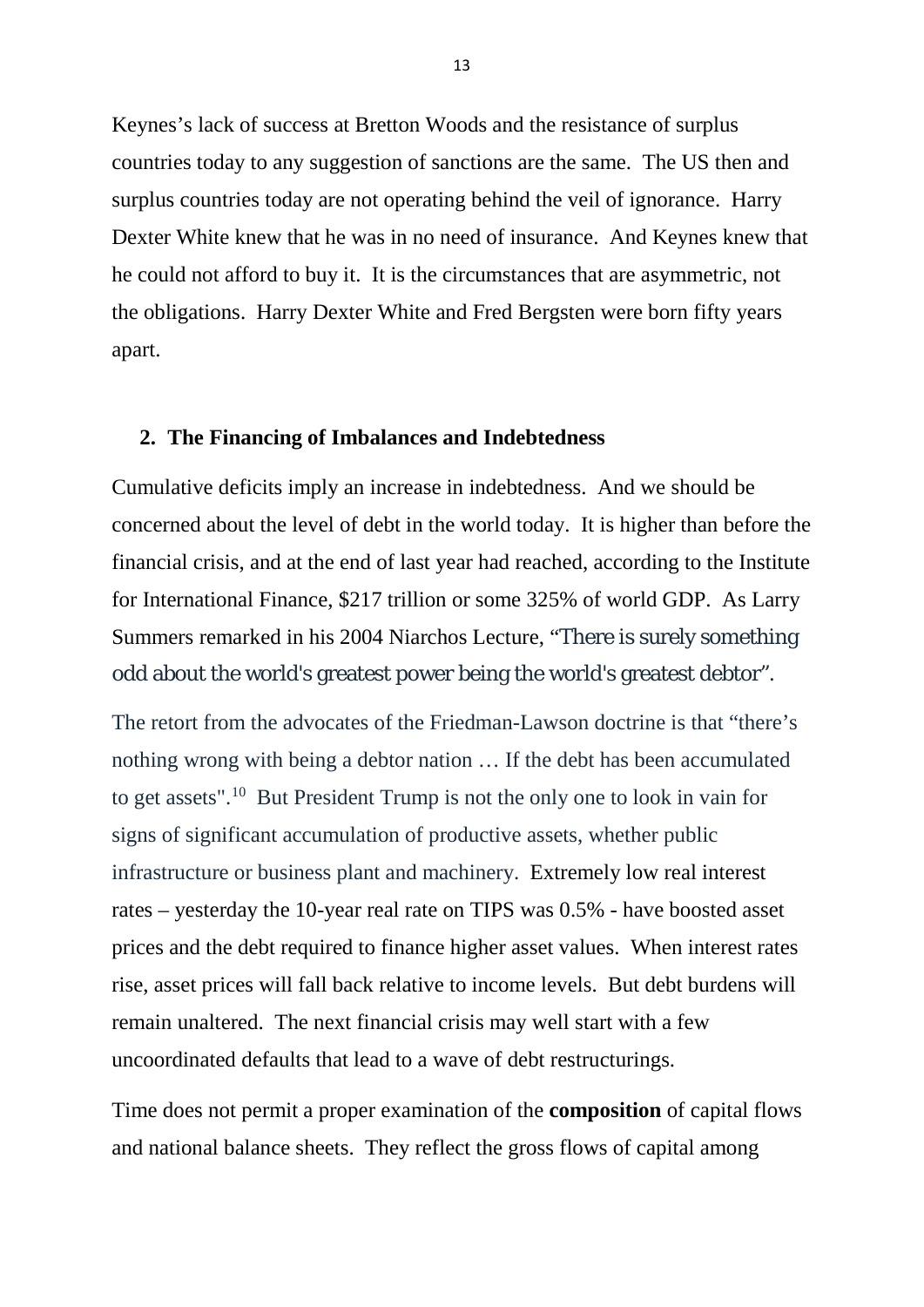countries. Gross flows matter because the assets of some economic agents may not be available to service the debt of others – we do not live in an economic commune. As Hyun Song Shin, Economic Adviser of the BIS, recently pointed out, in the crisis "the current account revealed little about the underlying vulnerabilities". I remember commissioning an internal paper from staff at the Bank of England where I gave them only the title: "Why the United Kingdom is a hedge fund". In essence, the UK had borrowed short and lent long, earning a profit on the turn, in the same way as the United States with its so-called "exorbitant privilege". Earning a higher return on risky overseas investments than the interest paid on overseas liabilities may reconcile continuing current account deficits with a stable net international investment balance. But the cost is a growing maturity mismatch between assets and liabilities on the national balance sheet. That came home to roost in the financial crisis. Much of the rise in external indebtedness and in maturity mismatch in the industrialised world was closely associated with the expansion of their domestic banking systems. Whereas the stock of assets and liabilities to GDP reached only 1.5 times GDP in the United States, it reached six times or more in the UK, the Netherlands, Switzerland, and, of course, Ireland and Iceland, and almost all those differences reflect the size of the banking system.

Before the widespread abolition of capital controls, concerns about capital flows were focused on the size of foreign exchange reserves and the adequacy of access to official liquidity to enable countries to trade. Nowadays private capital flows dominate official flows. It is worth pointing out, however, that at the end of last year official foreign exchange reserves identified by the IMF were held predominantly in the currencies of the Anglo-Saxon "group of four" – a total of 5.7 trillion dollars compared with only why 2 trillion dollars in the currencies of the Continental Europe and Far East "group of four".[11](#page-24-10)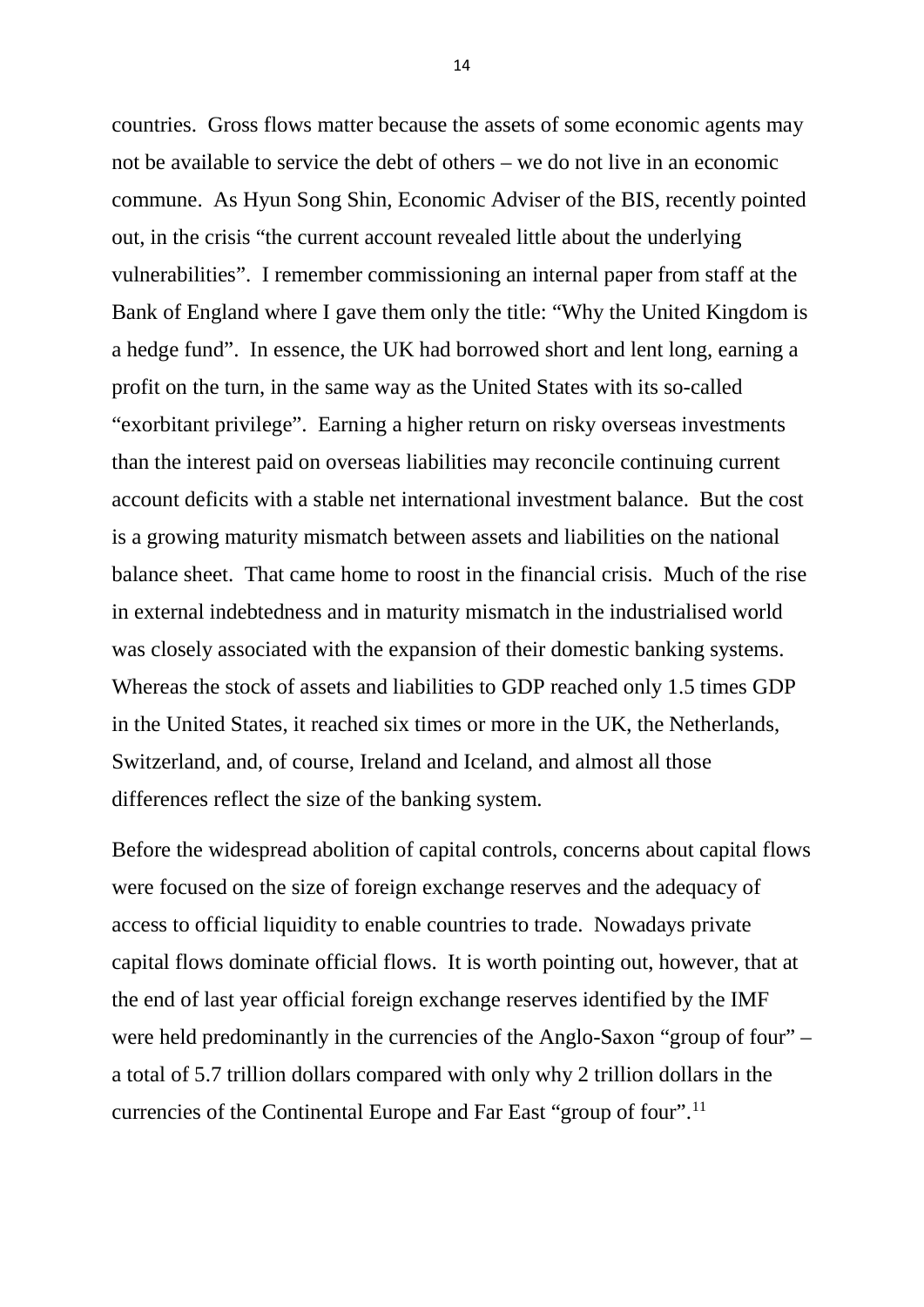In a world of free capital movements, what matters is the maturity mismatch of the national balance sheet, and of the banking system in particular. Forty-five years ago, John Williamson wrote the definitive survey of international liquidity.[12](#page-24-11) Anticipating a world in which official reserves were no longer the only source of financing, John argued that a country's international liquidity might best be measured as "a weighted sum of its foreign assets, liabilities, commitments and credit lines. The weights would represent the authorities' estimates of the fractions of the various instruments or credits that they could expect to activate or have drawn". This concept has a remarkable similarity to my own proposals for measuring the effective liquid assets of a bank and relating them to its liquid liabilities – the idea that a central bank should act as a pawnbroker for all seasons.[13](#page-24-12) Since the maturity mismatch on national balance sheets is predominantly concentrated in the banking sector, it suggests that if banks had to maintain effective liquid assets sufficient to cover their runnable liabilities – as in my proposal – then national maturity mismatch could be handled in practice, by domestic banking regulation, avoiding the need for an international agreement on the size and composition of capital flows.

### **3. Reforms to the Rules of the Game**

Finally, how should we reform the international monetary system? We need rules, an impartial referee, and a governing body. Bretton Woods created a set of rules dealing with changes in exchange rates and the short-term financing of current account deficits, a referee in the shape of the International Monetary Fund, and a governing body in the form of the IMF Executive Board. All three need to be adapted to a world in which the *Pax Americana* is giving way to a multipolar arrangement. A full-time Executive Board resident in Washington is an anachronism in an age of jet travel, even allowing for the infrastructure of US airports. Replacing the Executive Board by a new governing body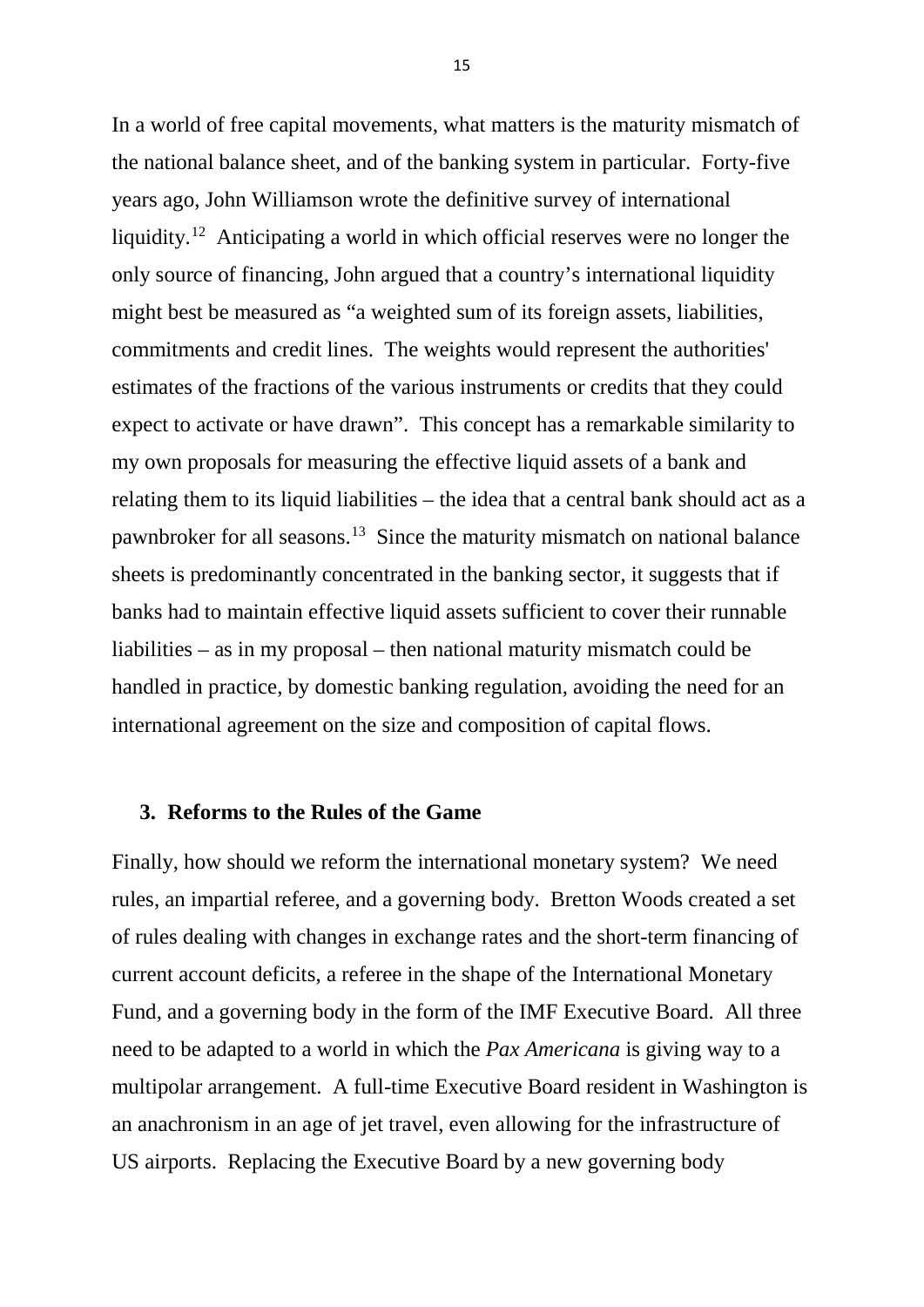comprising the finance ministers of the G20 would streamline and improve the governance of the Fund. And as the referee, the Managing Director should no longer be drawn exclusively from its European members.

In terms of rules, we still need a sovereign default mechanism. But the big issue is the rules of the game for exchange rates and current account imbalances. Since the Bretton Woods regime broke down, two very different approaches have been canvassed. The first is a phased return to fixed exchange rates. In the early 1980s, Fred Bergsten and John Williamson suggested the concept of "target zones" for exchange rates, and the idea influenced official policy for a while after the Louvre Agreement in 1987.<sup>14</sup> In his 1996 book *The Rules of the Game*, Ron McKinnon went much further and advocated a common monetary standard in which target zones for the three biggest currencies (today, the dollar, yen and the euro) would be supported by concerted intervention.<sup>15</sup> The margin of fluctuations would, he anticipated, be reduced to no more than 1% once inflation and long-term interest rates had converged. That is very small in comparison with the actual movements in exchange rates. The effective exchange rate of the dollar, for example, has risen by over 30% over the past five years. Of course, a target zone regime would in the first instance reduce the volatility of exchange rates. But would it be credible? Experience of target zones has not been encouraging. Provided markets have confidence in the regime itself, then speculation may be stabilising. But once the credibility of the regime is called into question, speculation will be impossible to resist. We saw that in the early 1990s with the Exchange Rate Mechanism in Europe. And shocks to equilibrium real exchange rates, such as German unification, a war, or the discovery of new resources, cannot easily be achieved solely through internal devaluations, as we see today in Europe. Moreover, as we move into a multipolar world, more than three currencies would be required to participate in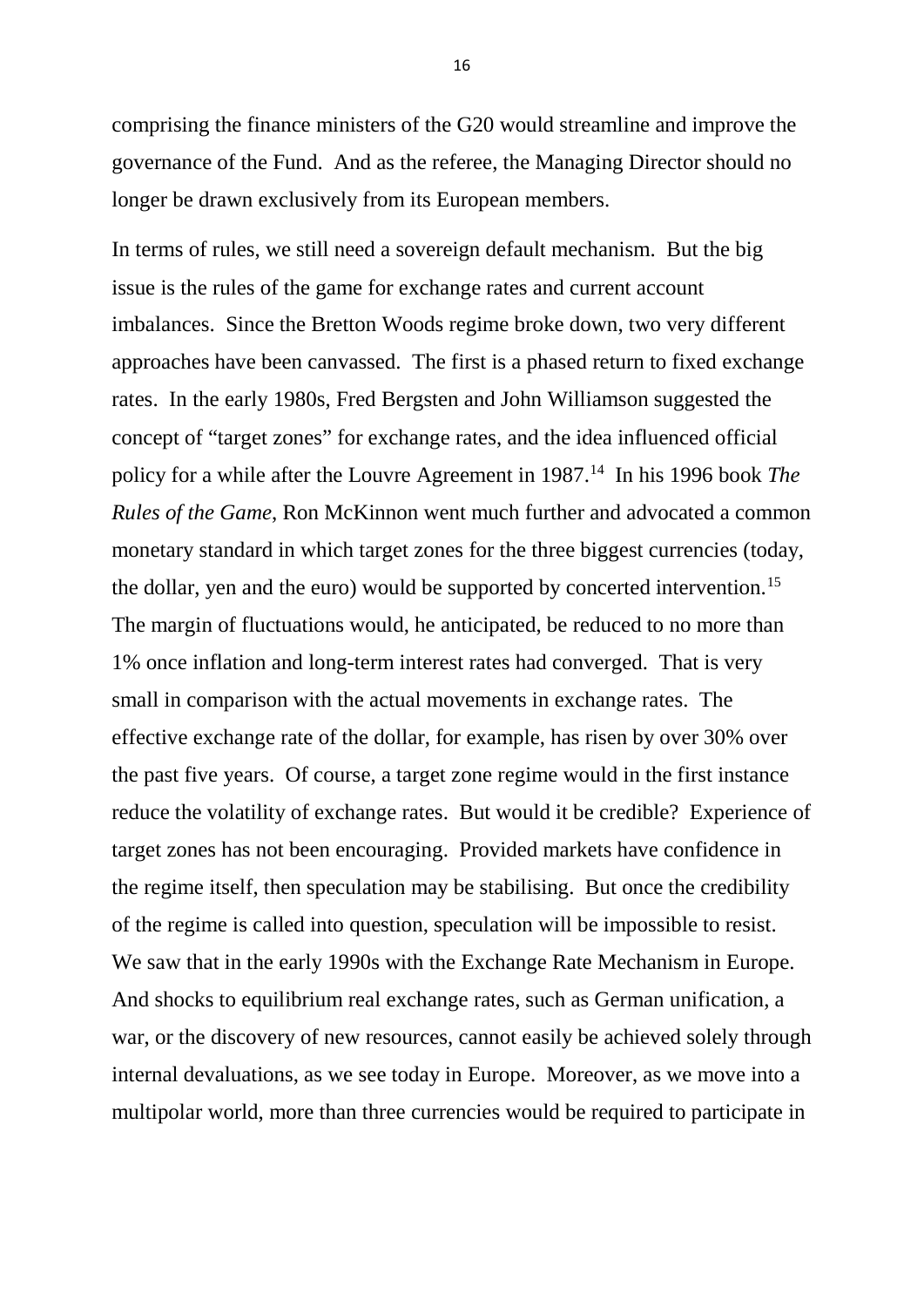the arrangements. Before long, the zones would be widened and we would be back to roughly where we are today.

The other approach, represented by the new book by Fred Bergsten and Joe Gagnon, is to embrace floating exchange rates and to adopt countervailing foreign currency intervention as the main instrument to prevent currency manipulation.<sup>[16](#page-24-15)</sup> But finding agreement on a common set of criteria for intervention would be difficult for the same reason that Keynes failed at Bretton Woods. You cannot take out insurance once the accident has happened. Countries cannot retreat behind the veil of ignorance which is why mechanisms to enforce action on surplus countries are unlikely to be agreed or enforced.

Enlightened self-interest, supported by the IMF behind the scenes, is the only plausible way forward. Surplus and deficit countries have a common interest in allowing a deficit country to restore its competitiveness and service its external debts. Failure to do so will lead either to a downturn in demand affecting both sets of countries, as we have seen since the financial crisis, or a probable default on liabilities to the surplus countries, as we see today in Europe and as happened in Germany in the interwar period.

How could US leadership make a difference. We don't hear much these days about four-power conferences. But the US and UK, as the largest deficit countries, could work with China and the euro area, as the two biggest surplus blocs, to find a mutually advantageous path to restore growth. The US may need to make threats behind the scenes and the euro area will need to recognise the importance of ending the current muddling through and slow growth. But the US has an opportunity now to try to persuade two or three other countries that together they could put together a deal. And deals are flavour of the month.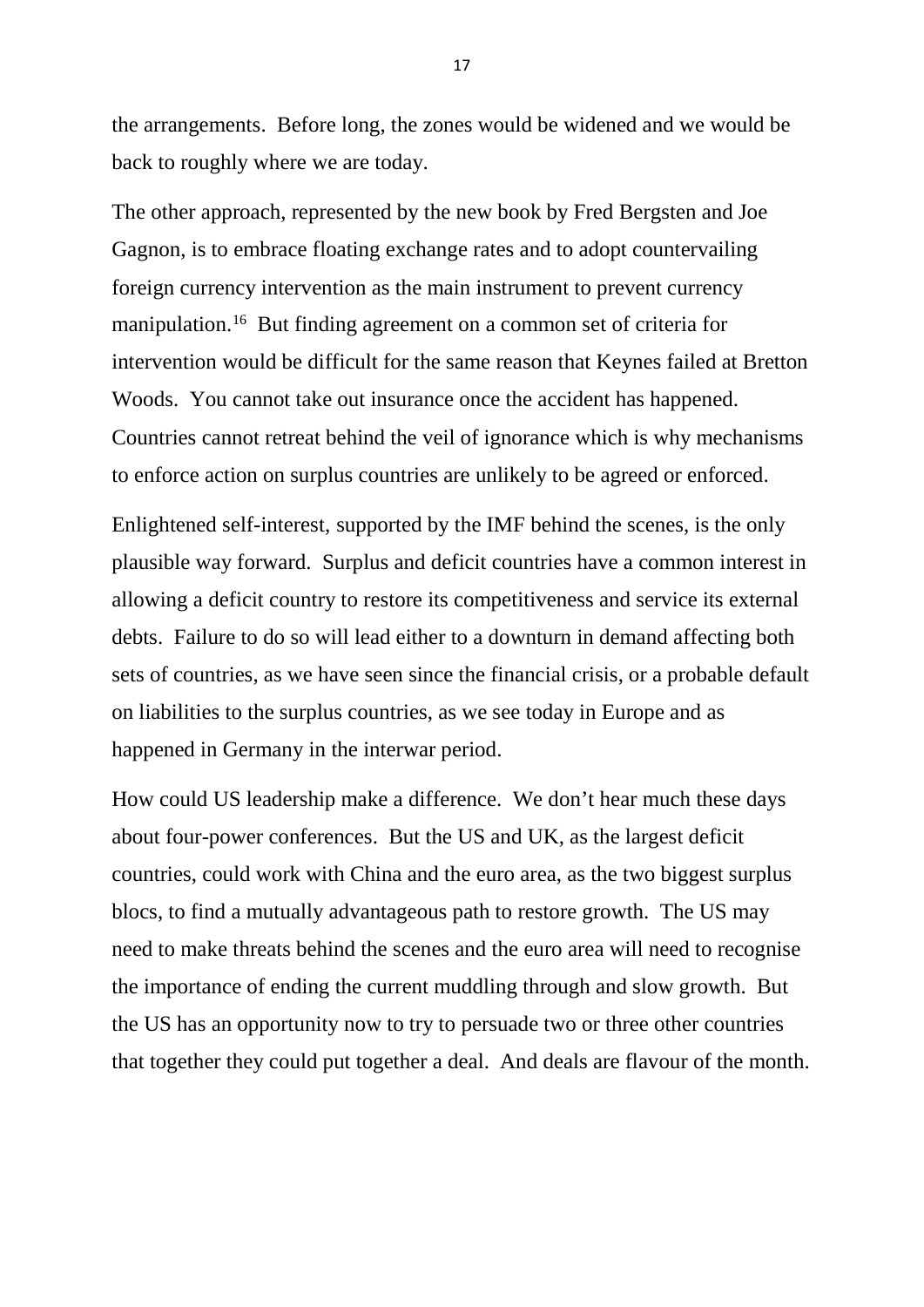#### **4. Conclusions**

Two sources of market failure relate to the scale of current account imbalances. One is the weak discipline which an intertemporal budget constraint imposes on current spending, and hence the sustainability of external deficits, in an environment of radical uncertainty. For over twenty years a collective action problem has made it impossible for any one country to prevent the resulting unsustainable fall in real interest rates. The other is the deliberate distortion of real exchange rates which I distinguished from currency manipulation.

What is to be done? Neither source of market failure lends itself to simple formulae to calibrate either currency distortion, on the one hand, or excessive imbalances, on the other. An even more fundamental problem is that an insurance arrangement cannot be introduced after the accident has happened. To introduce compulsory obligations on surplus countries would be an unacceptable attack on national sovereignty, as we see only too clearly in Europe today. Even with reforms to the IMF, there is no prospect that it will be able to act as an international referee with the power to award penalties and flourish red cards. A better role for the IMF is to work behind the scenes to create a sense of mutual trust so that countries will feel emboldened to rebalance their economies and overcome the collective action problem through enlightened self-interest.

Following the financial crisis, the US and the G7 gave other countries the chance to play a bigger role in the management of the international monetary system by leaving the stage to the G20. It has not lived up to the role. The *Pax Americana* may be coming to an end; but the *Pax Globus Viginti* is unlikely to replace it. American leadership will be vital. Rather than acting as the cheerleader of the euro area, the biggest currency distorter in the world, Washington should try its best to make the leaders in Europe confront hard decisions about the future of the euro. A little more "ruthless truth-telling", in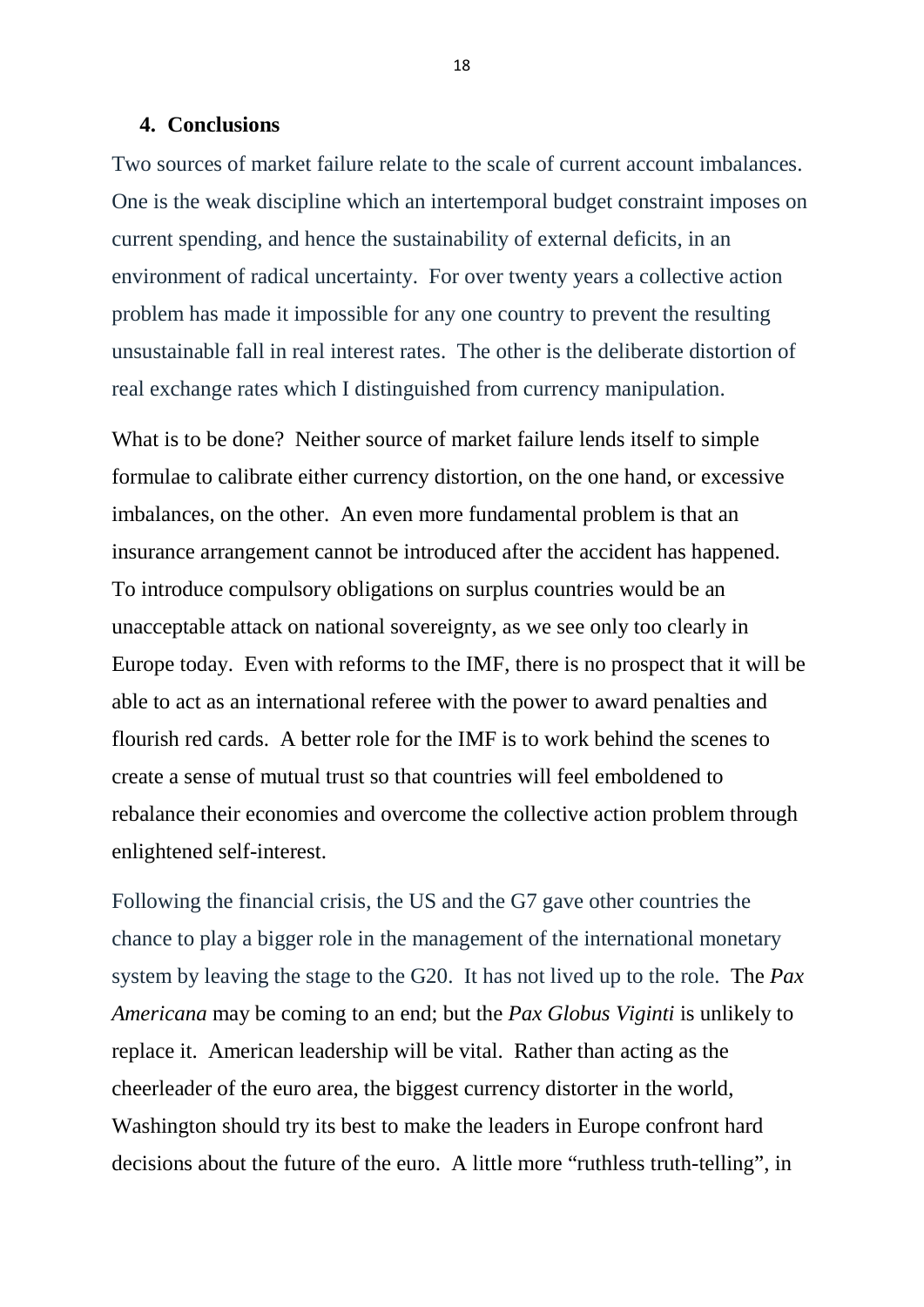Keynes's phrase, would not go amiss. President Macron and German leaders have said that the euro won't survive another decade without fundamental reform – the problem is that they have diametrically opposite views about the direction of that reform.

The Smoot–Hawley Tariff Act of 1930 spread the destruction of the Great Depression to the rest of the world. In 1878, a namesake, Richard Hawley, wrote a pamphlet extolling the benefits that free trade would bring to the United States, citing the example of England.<sup>[17](#page-24-16)</sup> Free trade would reduce the problem of smuggling on the Mexican border. Alongside free trade in goods, Hawley recommended controlling immigration and replacing unjust tariffs by directly taxing the rich. He was obviously a man ahead of his time. Only 64 pages long, Hawley's book would make the perfect birthday present for President Trump in four weeks' time. But President Trump is right when he identifies a problem with current international trading and monetary relationships. Change is needed, and Summers' Rule means that only American leadership can bring it about.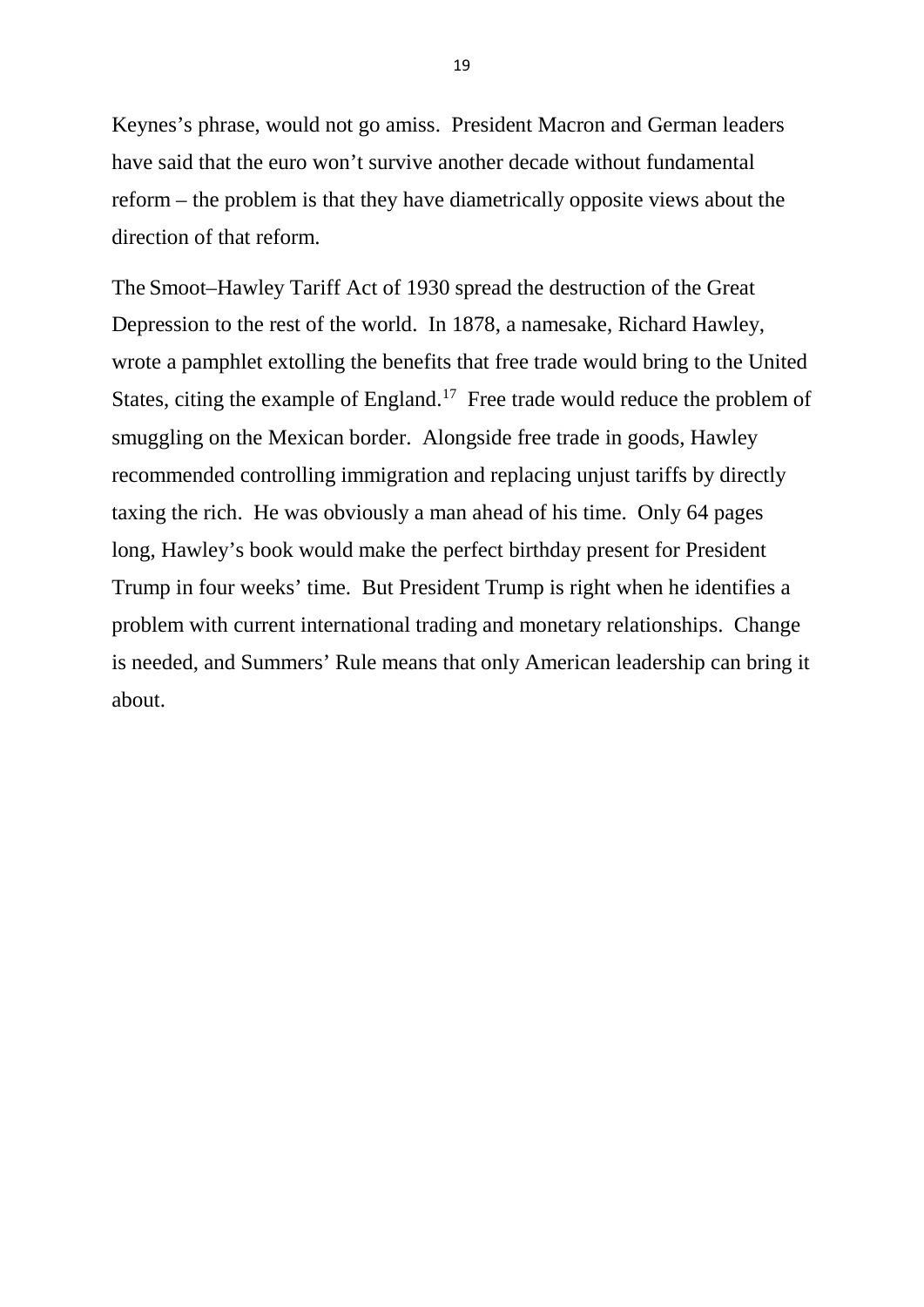## **Table 1**

## **G 20 Data for Sudoku Table, 2016**

| Country                      | <b>GDP</b> | <b>Current Account</b> | National Saving Rate |
|------------------------------|------------|------------------------|----------------------|
|                              | \$billion  | \$billion              | Gross, % of GDP      |
| <b>High-Saving Countries</b> |            |                        |                      |
| Euro area                    | 11,878.5   | 399.8                  | 23.9                 |
| China                        | 11,218.3   | 196.4                  | 45.8                 |
| Japan                        | 4,938.6    | 191.0                  | 27.2                 |
| Korea                        | 1,411.2    | 98.7                   | 36.2                 |
| Russia                       | 1,280.7    | 22.2                   | 27.4                 |
| Indonesia                    | 932.4      | $-16.3$                | 32.5                 |
| India                        | 2,256.4    | $-20.9$                | 30.5                 |
| Saudi Arabia                 | 639.6      | $-24.9$                | 26.4                 |
| Turkey                       | 857.4      | $-32.6$                | 24.9                 |
|                              |            |                        |                      |
| Total                        | 35,413.1   | 813.4                  |                      |
|                              |            |                        |                      |
| <b>Low-Saving countries</b>  |            |                        |                      |
| <b>United States</b>         | 18,569.1   | $-481.2$               | 19.1                 |
| United Kingdom               | 2,629.2    | $-114.5$               | 12.6                 |
| Canada                       | 1,529.2    | $-51.1$                | 19.5                 |
| Australia                    | 1,286.0    | $-33.2$                | 21.8                 |
| Mexico                       | 1,046.0    | $-27.9$                | 20.6                 |
| <b>Brazil</b>                | 1,798.6    | $-23.5$                | 16.1                 |
| Argentina                    | 545.1      | $-14.2$                | 12.8                 |
| South Africa                 | 294.1      | $-9.6$                 | 16.2                 |
|                              |            |                        |                      |
| Total                        | 27,697.3   | $-755.2$               |                      |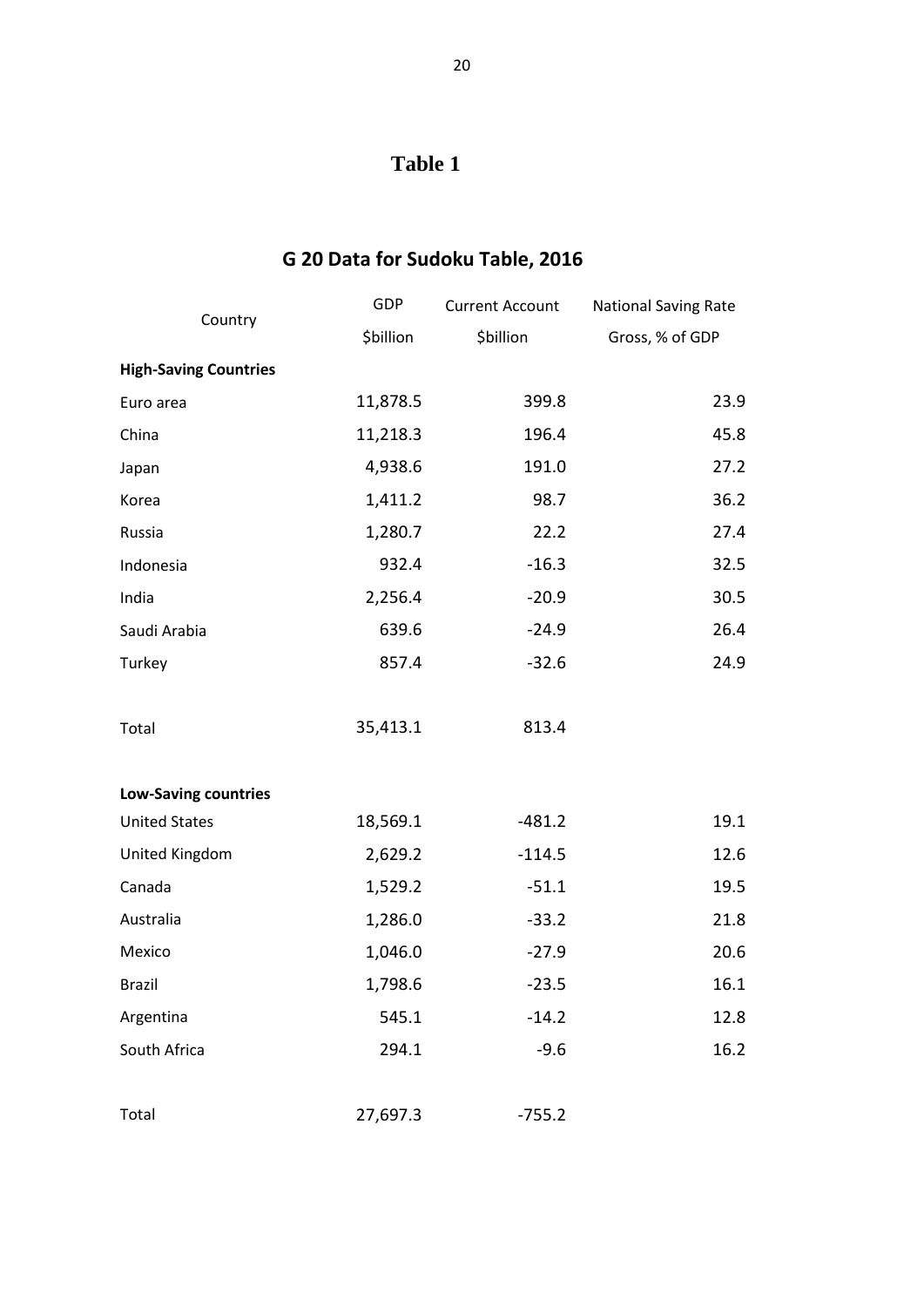## **Table 2: Sudoko for Economists, 2016**

|                                        | <b>Domestic</b><br><b>Demand</b> | <b>Current</b><br><b>Balance</b> | <b>GDP</b> |
|----------------------------------------|----------------------------------|----------------------------------|------------|
| <b>High-Saving</b><br><b>Countries</b> | 34,629                           | 784                              | 35,413     |
| <b>Low-Saving</b><br><b>Countries</b>  | 28,482                           | $-784$                           | 27,697     |
| <b>Total</b>                           | 63,110                           | $\boldsymbol{0}$                 | 63,110     |

Source: IMF WEO Database April 2017.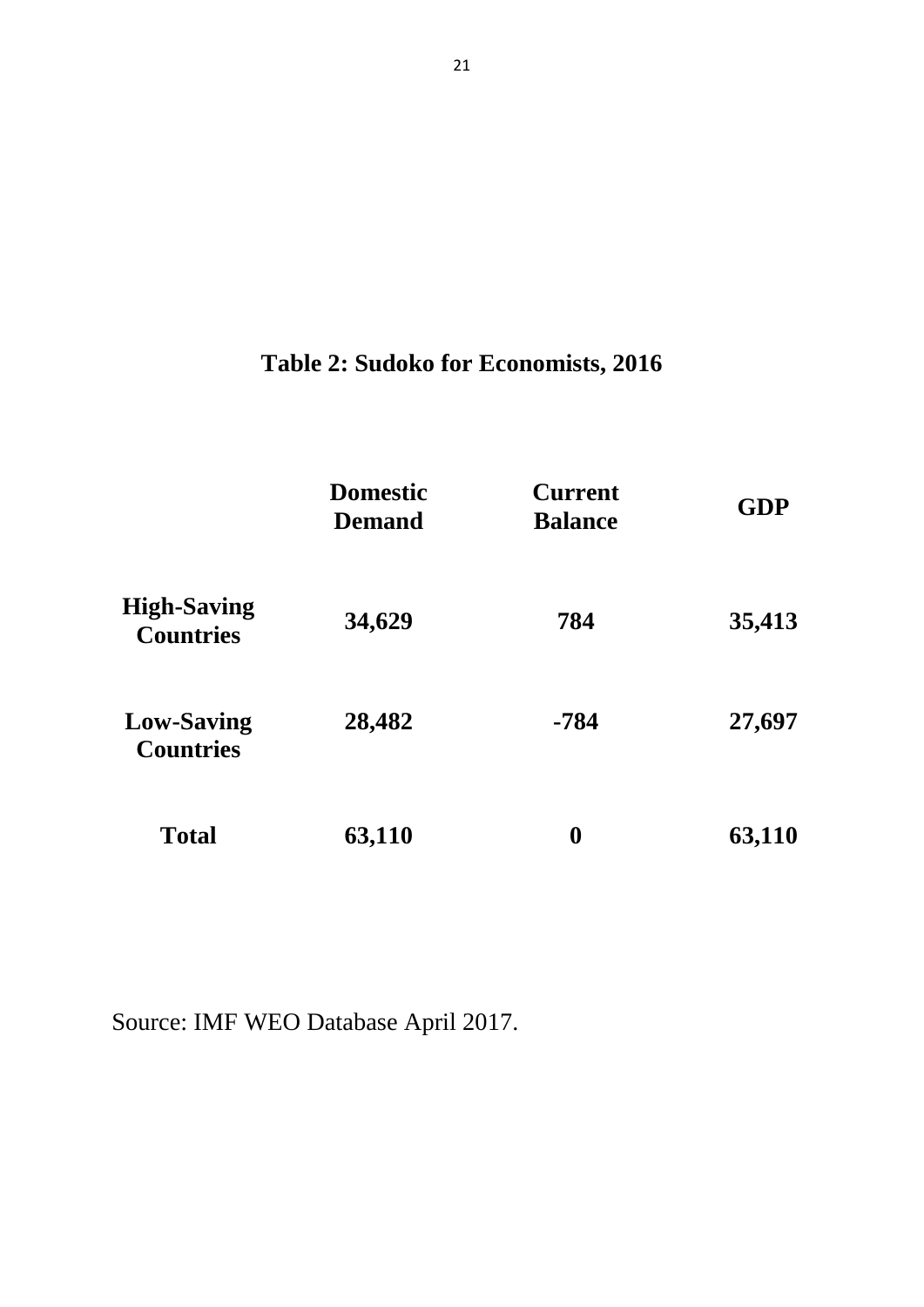# **Table 3: Two Trading Blocs**

$$
Y_i = D_i + X_i - M_i \qquad i = H, L
$$

$$
M_i = m_i (D_i + X_i) \qquad i = H, L
$$

$$
D_H = \frac{Y_H}{(1 - m_H)} - \frac{m_L Y_L}{(1 - m_L)}
$$

$$
D_{L} = \frac{Y_{L}}{(1 - m_{L})} - \frac{m_{H} Y_{H}}{(1 - m_{H})}
$$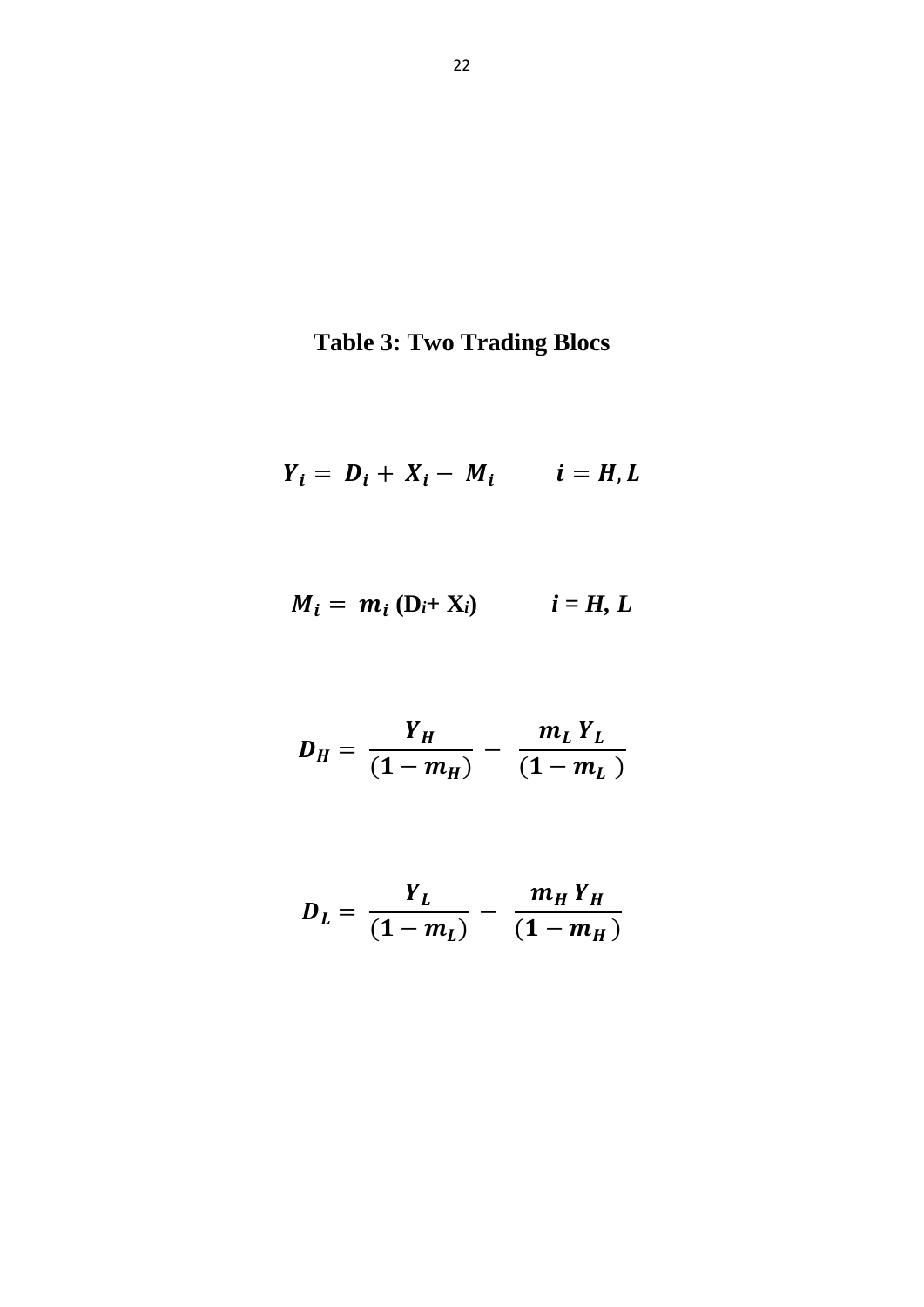**Table 4: Asymmetric Obligations**

### **Case 1: Full Employment Equilibrium**

$$
D_H = \bar{Y} \{ 1 + \frac{m_H - m_L}{(1 - m_H)(1 - m_L)} \}
$$

$$
D_L = \bar{Y} \{ 1 + \frac{m_L - m_H}{(1 - m_H)(1 - m_L)} \}
$$

$$
CA = \frac{m_L - m_H}{(1 - m_H)(1 - m_L)} \bar{Y}
$$

**If**  $m_H = 0.15$  and  $m_L = 0.175$ , then CA/  $\bar{Y} = 0.036$ 

## **Case 2: No trade deficit possible**

$$
\frac{Y_L}{Y_H} = \frac{m_H}{m_L} \frac{(1-m_L)}{(1-m_H)} < 1
$$

**With**  $m_H = 0.15$  **and**  $m_L = 0.175$  **and**  $Y_H = \bar{Y}$ **:**  $Y_L = 0.832 \bar{Y}$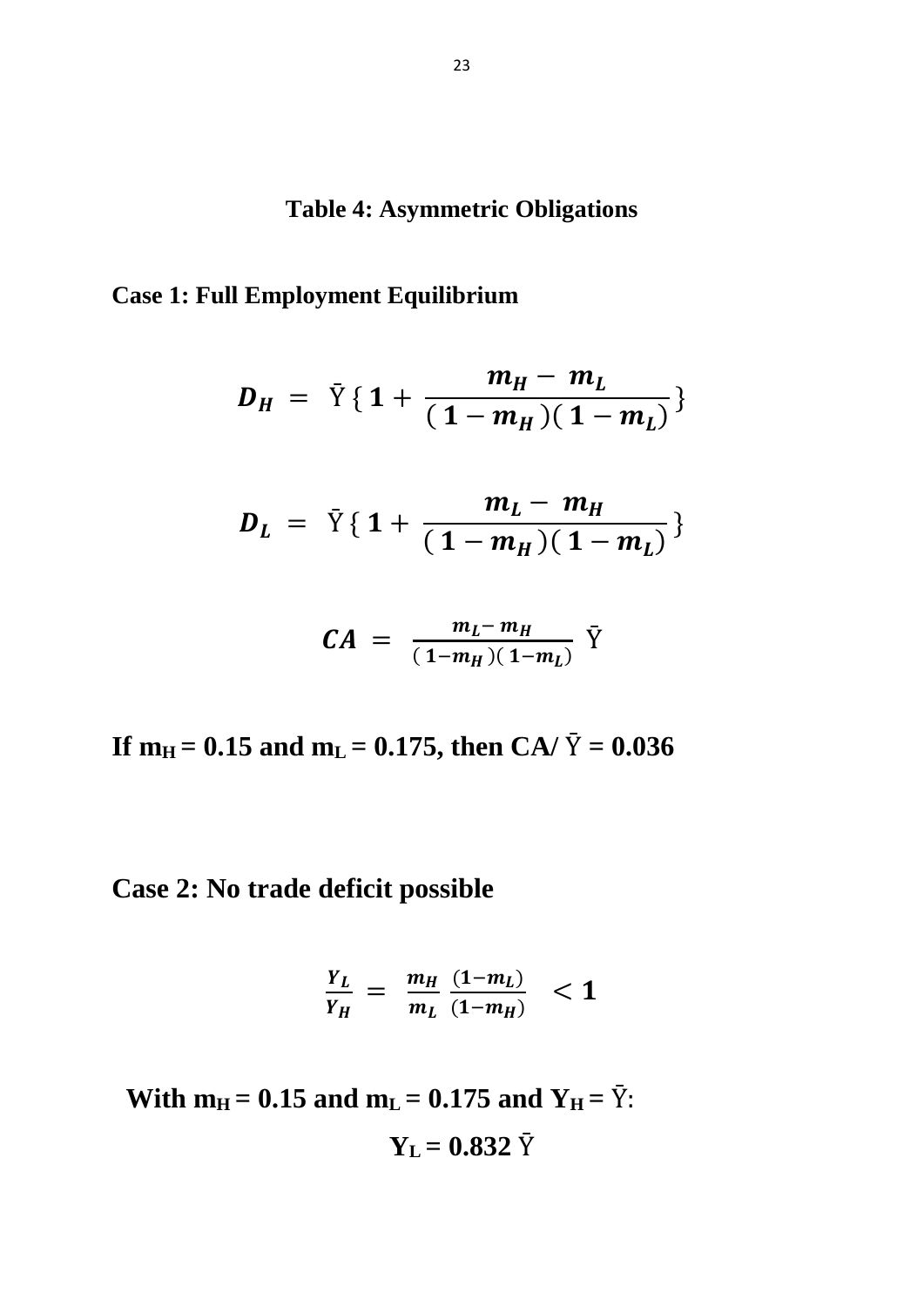### **References**

Angell, Norman (1909), *[Europe's Optical Illusion](https://archive.org/stream/europesopticalil00angeuoft#page/n7/mode/2up)* (1st ed.), Simpkin, Marshall, Hamilton, Kent & Co., London.

Bergsten, C. Fred and Joseph E. Gagnon (2017), *Currency Conflict and Trade Policy: A New Strategy for the United States*, Peterson Institute for International Economics, Washington D.C.

Bergsten, C. Fred and John Williamson (1983), "Exchange Rates and Trade Policy" in *Trade Policy in the 1980s*, edited by William R. Cline, Institute for International Economics, Washington D.C.

Friedman, Milton (1987), *The Commonwealth*, August 24.

Hawley, Richard (1878), *An Essay on Free Trade*, G. P. Putnam's Sons, New York.

King, Mervyn (2016), *The End of Alchemy*, W.W. Norton, New York.

Lawson, Nigel (2011), "Five Myths and a Menace." *Standpoint*, January/February.

McKinnon, Ronald (1996), *The Rules of the Game: International Money and Exchange Rates*, MIT Press, Cambridge, Massachusetts.

Obstfeld, Maurice (2012), "Does the Current Account Still Matter", *American Economic Review*, Vol. 102, May.

Steil, Benn (2013), *The Battle of Bretton Woods: John Maynard Keynes, Harry Dexter White, and the Making of a New World Order*, Princeton University Press.

Williamson, John (1973), "International Liquidity: A Survey", Economic Journal, Vol. 83, pps. 685- 746.